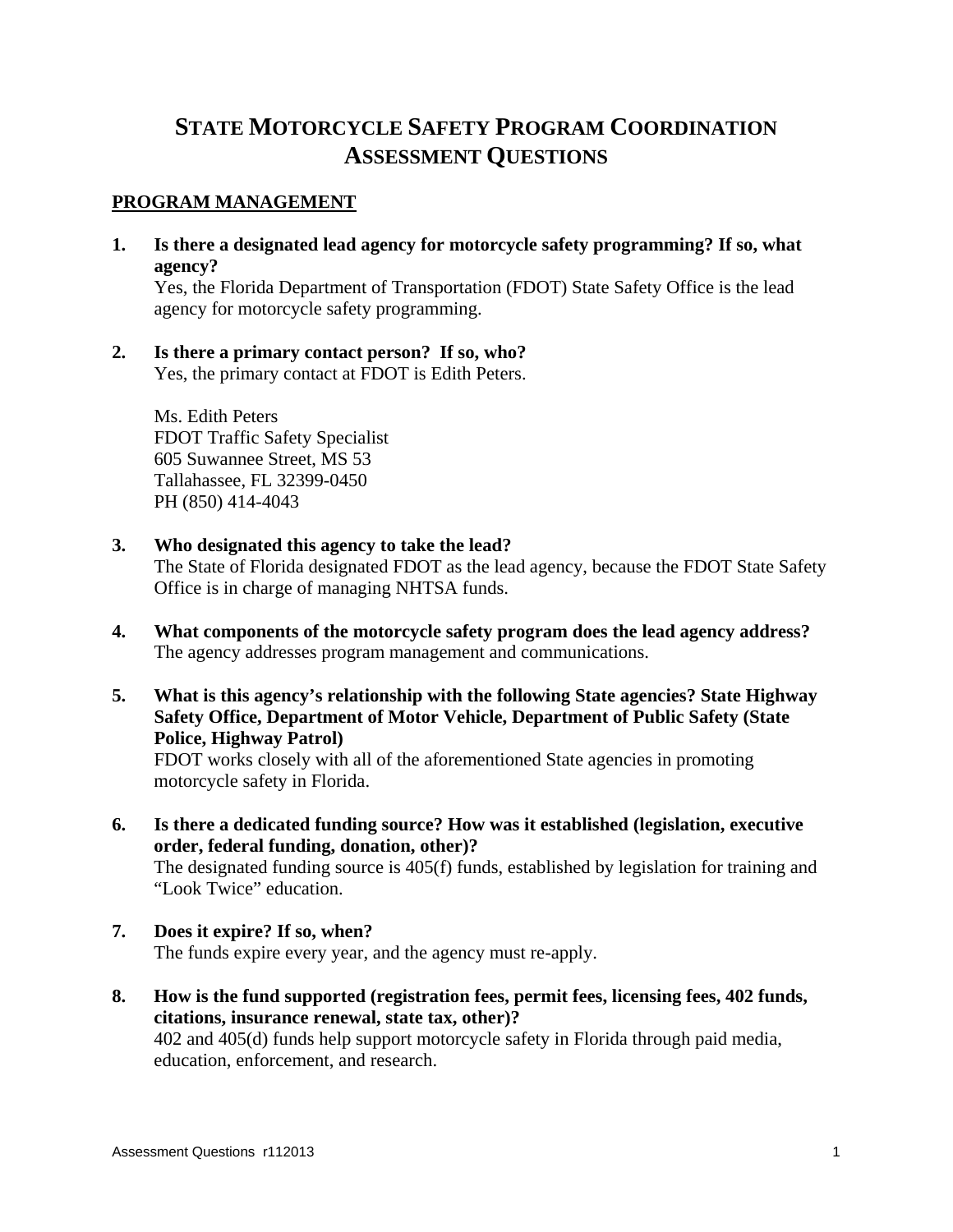## **9. How much is available on an annual basis?**

Approximately \$1.5–\$2 million is spent each year on motorcycle safety.

## **10. What happens to unspent money?**

Unspent money goes into FDOT carry-forward to use the next fiscal year.

- **11. Does the dedicated funding source require that any specific activity be funded?**  Yes, 405(f) Education for Drivers ("Look Twice") and training are specified, but training is funded by State funds because of the mandatory training law, so 405(f) funds are used primarily for educating drivers.
- **12. Are Section 402, 408 or 2010/405(f) funds allocated to motorcycle safety efforts? If so, please list examples of the motorcycle safety activities supported with these funds.**  See response to #8.
- **13. If the motorcycle rider education program is not housed in the Highway Safety Office, does it have an opportunity to request Federal funds? Explain the process.**  Rider education is housed at the Florida Department of Highway Safety and Motor Vehicles (DHSMV) and paid for through course tuition fee collections. Funds to assist in the rider education program can be requested to help offset costs to students or to help with experienced rider courses.
- **14. What agency is responsible for identifying and documenting motorcycle safety problem areas?**

 FDOT/DHSMV collects data, and the Center for Urban Transportation Research (CUTR) at the University of South Florida analyzes it to determine problem areas.

**15. If the rider education program is not housed in the Highway Safety Office, how does the program administrator provide input on training issues and problems to the Highway Safety Plan?** 

 Due to the excellent working relationship between FDOT and DHSMV, there is good communication between the offices so both can provide input. FDOT and DHSMV are both represented in the development of the State Highway Safety Strategic Plan, and both are represented in the Florida Motorcycle Safety Coalition.

## **MOTORCYCLE PERSONAL PROTECTIVE EQUIPMENT**

**1. Does the State have a helmet law covering all riders? If not, what riders are covered by the law (include restrictions such as age, rider education and/or licensing requirements, experience, and insurance)?** 

 Effective July 1, 2000, Florida began permitting motorcyclists over 21 years of age that also carry a minimum of \$10,000 in medical insurance to operate a motorcycle without a helmet. 2012 Florida Statute 316.211, Equipment for Motorcycle and Moped Riders, is as follows: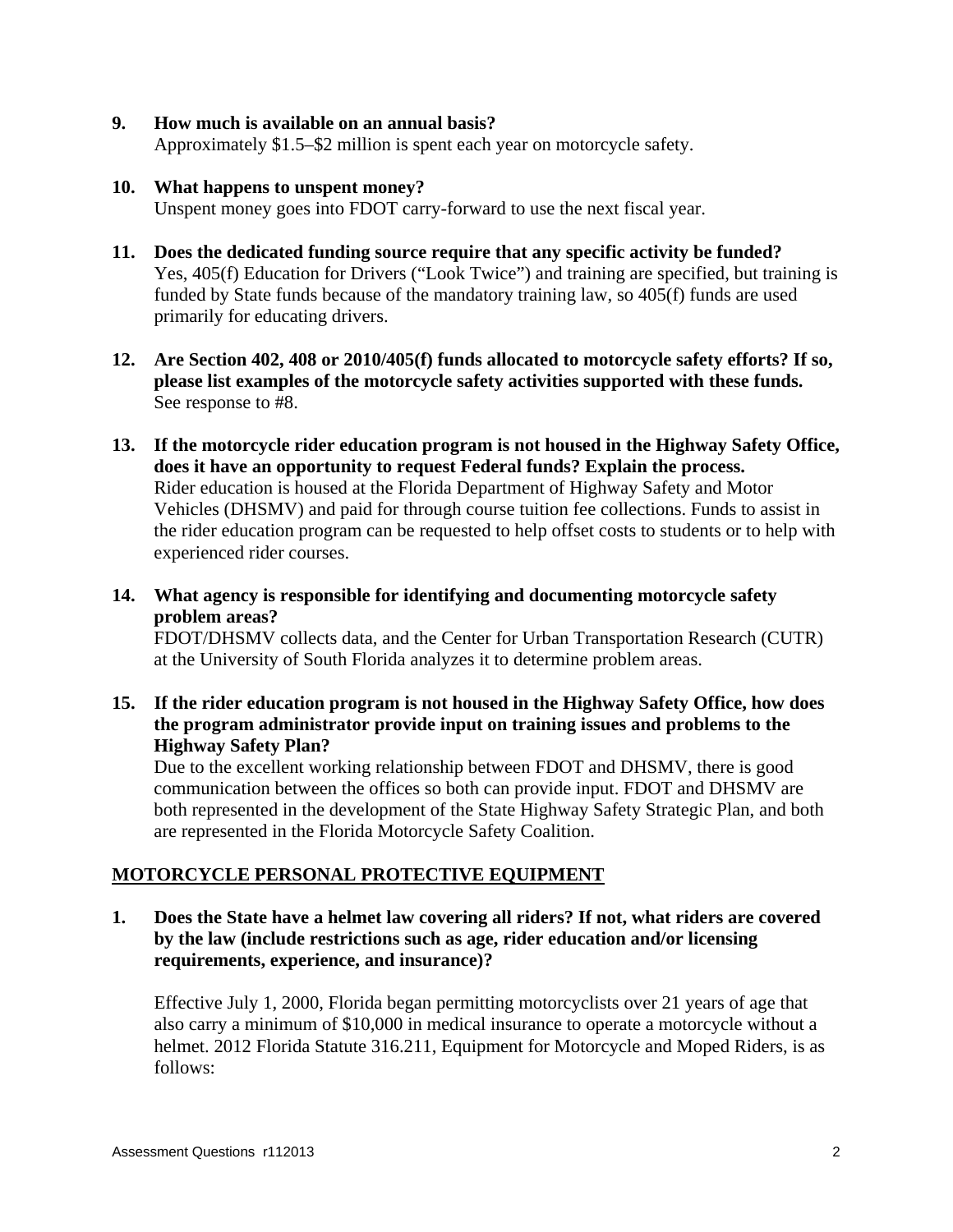*(1) A person may not operate or ride upon a motorcycle unless the person is properly wearing protective headgear securely fastened upon his or her head which complies with Federal Motorcycle Vehicle Safety Standard 218 promulgated by the United States Department of Transportation. The Department of Highway Safety and Motor Vehicles shall adopt this standard by agency rule.* 

 *(2) A person may not operate a motorcycle unless the person is wearing an eyeprotective device over his or her eyes of a type approved by the department. (3) (a) This section does not apply to persons riding within an enclosed cab or to any person 16 years of age or older who is operating or riding upon a motorcycle powered by a motor with a displacement of 50 cubic centimeters or less or is rated not in excess of 2 brake horsepower and which is not capable of propelling such motorcycle at a speed greater than 30 miles per hour on level ground.* 

 *(b) Notwithstanding subsection (1), a person over 21 years of age may operate or ride upon a motorcycle without wearing protective headgear securely fastened upon his or her head if such person is covered by an insurance policy providing for at least \$10,000 in medical benefits for injuries incurred as a result of a crash while operating or riding on a motorcycle.* 

 *(4) A person under 16 years of age may not operate or ride upon a moped unless the person is properly wearing protective headgear securely fastened upon his or her head which complies with Federal Motorcycle Vehicle Safety Standard 218 promulgated by the United States Department of Transportation.* 

 *(5) The department shall make available a list of protective headgear approved in this section, and the list shall be provided on request.* 

 *(6) Each motorcycle registered to a person under 21 years of age must display a license plate that is unique in design and color.* 

 *(7) A violation of this section is a noncriminal traffic infraction, punishable as a nonmoving violation as provided in chapter 318.* 

## **2. If the State has a helmet law, does the law identify a helmet standard or approval process?**

N/A

## **3. What is the history of the State's helmet law?**

See response to #1. Florida repealed its universal helmet law in 2000.

**4. What is the helmet usage rate in the State? Does the State distinguish between a fake or novelty helmets and those helmets that meet the requirements of FMVSS 218?** The observed helmet use rate in Florida has been rather consistent over the past four years; see Table 1.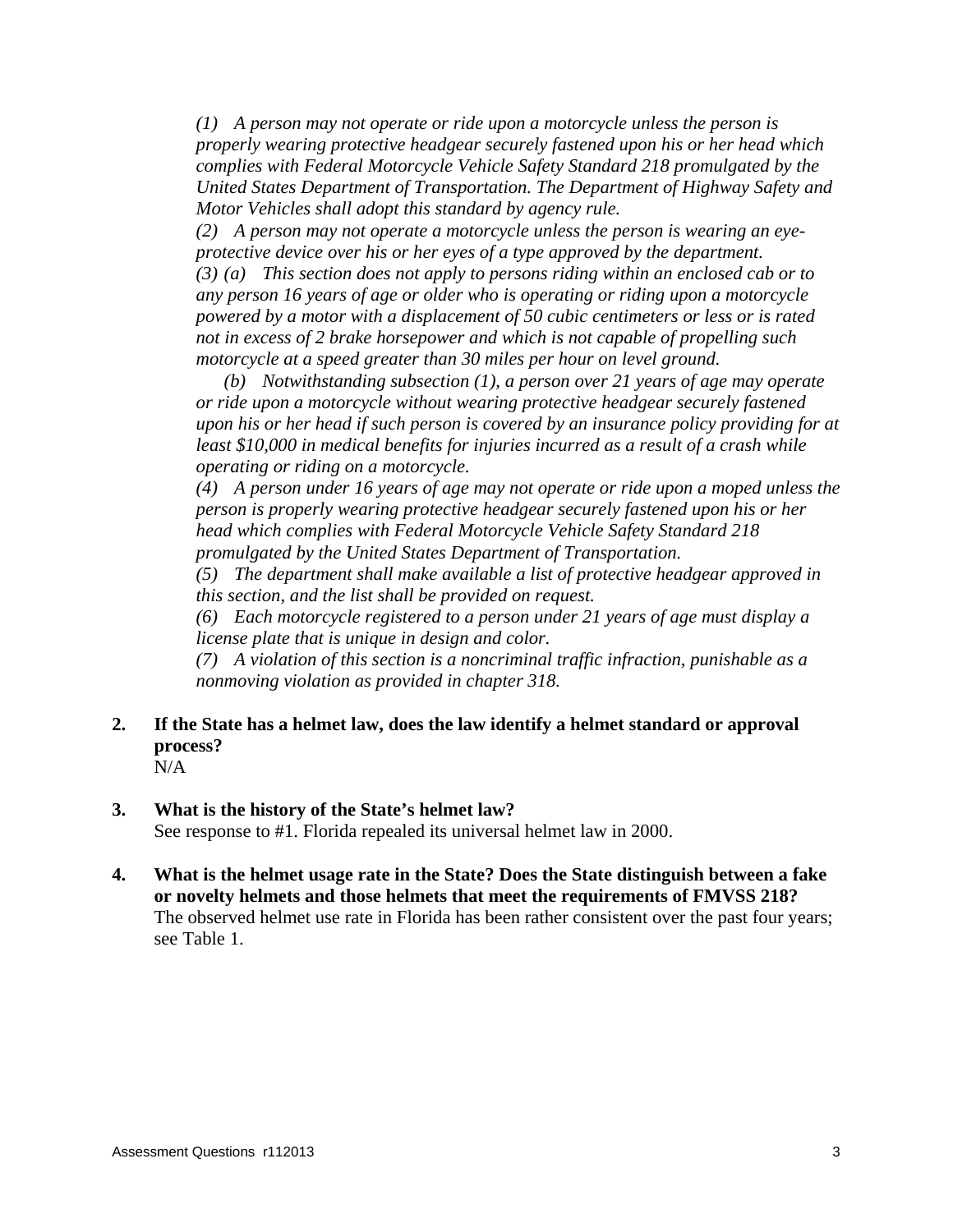| Year | DOT-Compliant                 | <b>Non-Compliant</b> | <b>No Helmet</b> |
|------|-------------------------------|----------------------|------------------|
| 1993 | 84.5%                         | 15.0%                | 0.5%             |
| 1998 | 59.3%                         | 40.2%                | 0.5%             |
| 2000 | Universal helmet law repealed |                      |                  |
| 2002 | 47%                           | 5.7%                 | 47.3%            |
| 2010 | 52.4%                         | 1.3%                 | 46.3%            |
| 2011 | 49.2%                         | 3.4%                 | 47.4%            |
| 2012 | 47.0%                         | 3.1%                 | 49.9%            |
| 2013 | 50.7%                         | 2.9%                 | 46.4%            |

**Table 1. Observed Use of Motorcycle Helmets in Florida, 1993-2013** 

- **5. If the State does not have a helmet law covering all riders, describe any program or activities in place to encourage riders to wear helmets?**  "Ride Smart" campaign (started in 2014)
- **6. Is motorcycle helmet use promoted through the worksite when motorcycles are used?**  State workers are required to use helmets if motorcycles are used in their duties. The Florida Highway Patrol (FHP) and all law enforcement agencies in Florida require officers to wear helmets when they are working on a motorcycle.
- **7. In addition to a helmet law, does any legislation exist relating to the use of protective equipment?**

 316.211, Equipment for Motorcycle and Moped Riders, (2) A person may not operate a motorcycle unless the person is wearing an eye-protective device over his or her eyes of a type approved by the department.

- **8. Describe any activities the State uses to encourage motorcycle operators and passengers to use protective equipment.**  Outreach efforts at bike events (Daytona Bike Week, Leesburg, Biktoberfest).
- **9. Does the State have an eye and face protection law covering all riders? If so please, what are the details?**  See response to #7.
- **10. Are efforts in place to combine helmet usage efforts with other protective devices such as seat belts?**  No

## **MOTORCYCLE OPERATOR LICENSING**

**1. Does the State have a Motorcycle Operator Manual (MOM)?**  Yes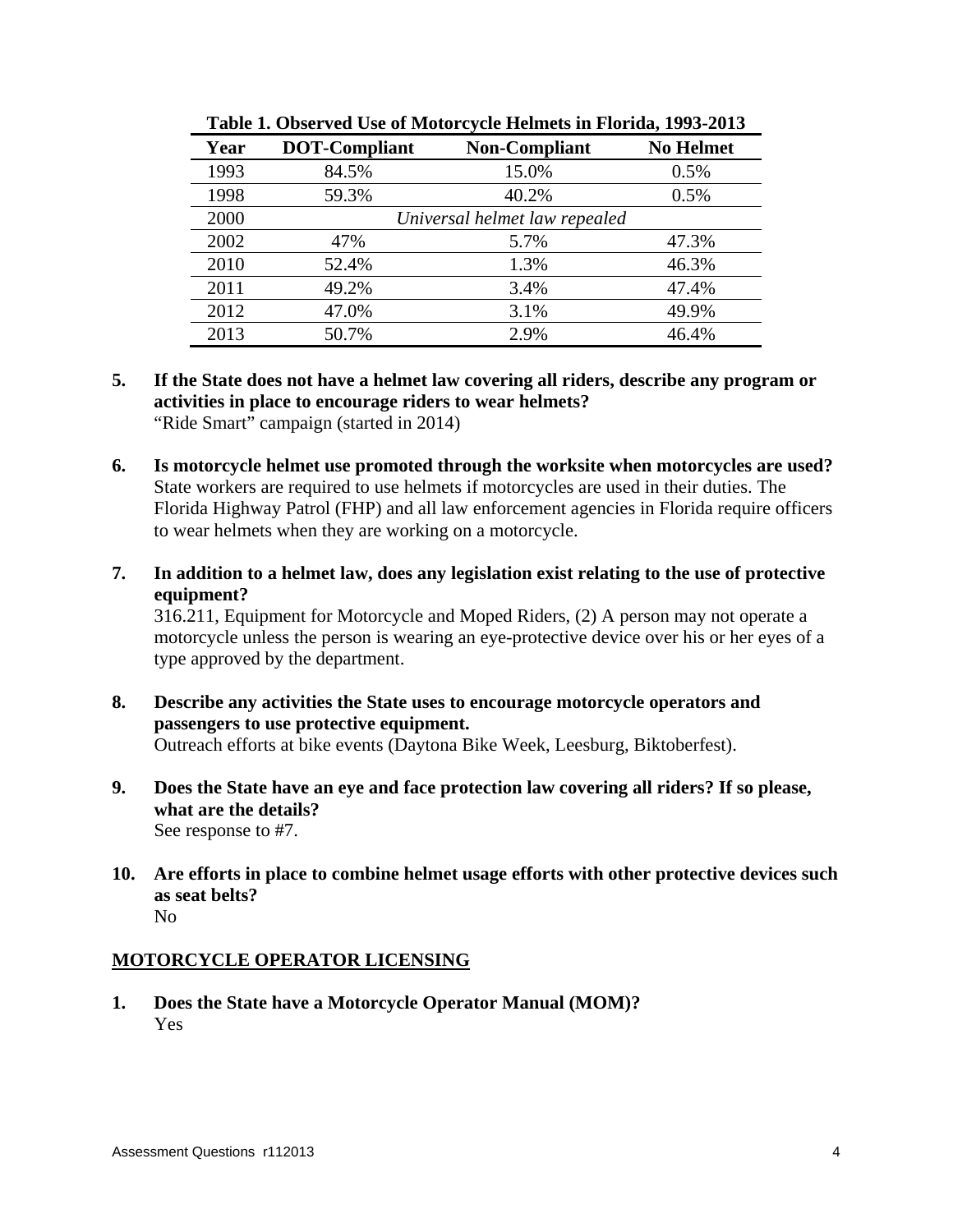**2. Who is responsible for updating and distributing the MOM? How often is the MOM updated?** 

 The Florida DHSMV has staff that handle updating and distribution, which generally is done on an annual basis.

- **3. Who has input into the content of the MOM?**  Florida DHSMV
- **4. How is the MOM distributed?**  Electronic and printed.
- **5. What are the State's licensing standards and requirements for motorcycle operators?**  Individuals who wish to operate any two- or three-wheel motorcycle whose engine is more than 50cc are required to have a motorcycle endorsement on their driver license or a motorcycle-only license.
- **6. Who is responsible for administering the licensing tests?**  Nationally-trained and State recognized RiderCoaches who are employed by Staterecognized sponsor schools approved by the Motorcycle Safety Foundation (a national organization) are recognized by Florida to teach rider curricula.
- **7. Does the State have a waiver for successful completion of a State-approved rider education course? If yes, explain.**

 Individuals who successfully complete the course are issued a course completion card, which is attached to their driver license record for endorsement purposes.

**8. Does the State allow third-party testing of motorcycle applicants? If so, are there any limitations (i.e., time) after completing the training before the licensing test must be taken?** 

 State-recognized sponsor schools provide the entire curriculum recognized by Florida for endorsement purposes. Students who successfully complete the course have one year from the date of course completion to obtain a motorcycle endorsement on their license or it is considered invalid (Rule 15A-12, Florida Administrative Code).

## **9. Are examiners specially trained to administer the State motorcycle test?**

 DHSMV's Florida Rider Training Program RiderCoach trainers conduct training for individuals who wish to teach motorcycle courses in Florida, and those individuals are recognized as State-approved RiderCoaches. RiderCoaches are employed by Staterecognized sponsor schools and conduct the courses for the schools. Examiners no longer administer courses for motorcycle endorsement purposes.

## **10. Are mandatory examiner updates required?**

 Examiners no longer administer courses for motorcycle endorsement purposes. RiderCoaches who are certified to teach the course and recognized to do so in Florida are required to attend an update (continuing education training, refresher training) every two years.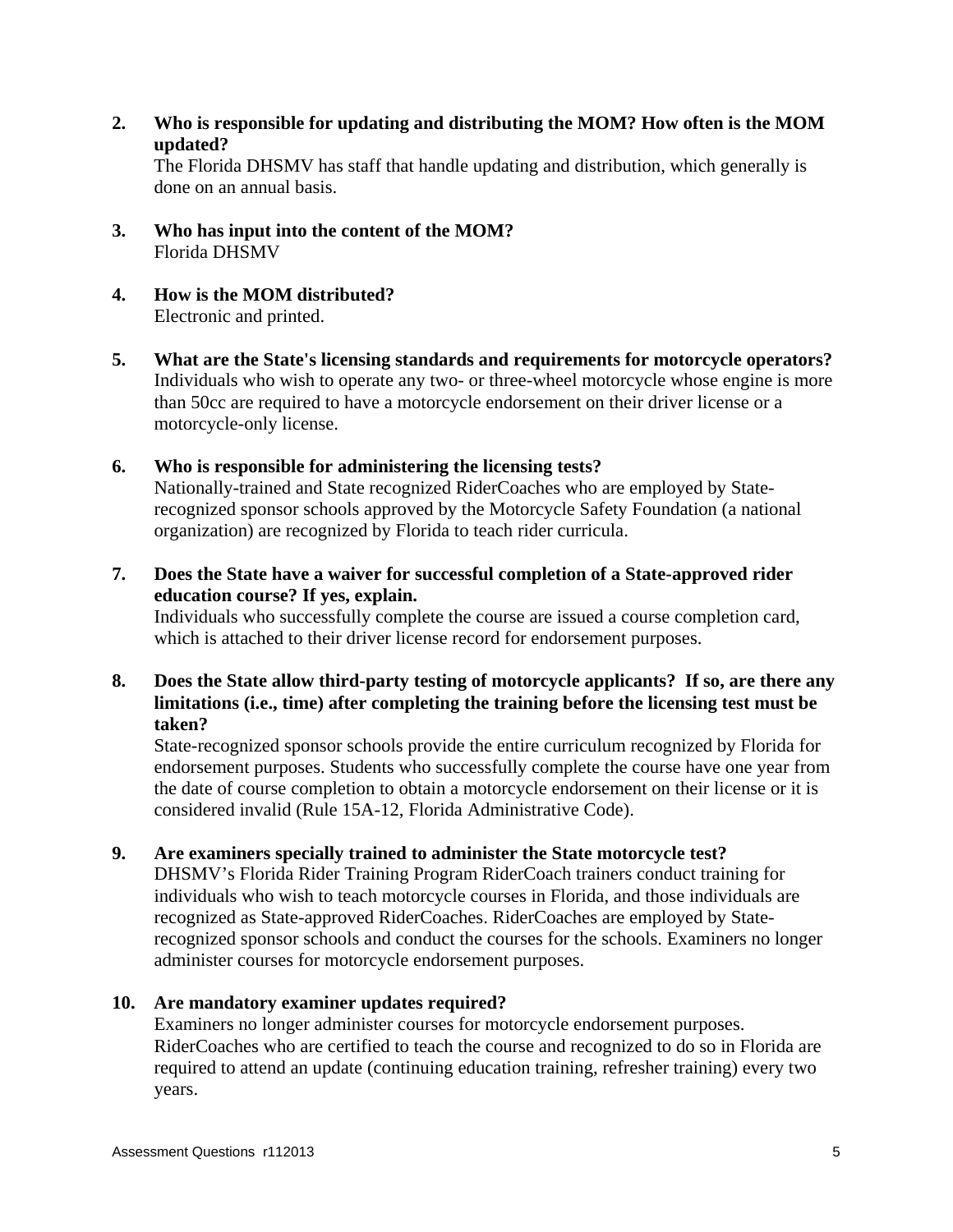- **11. Who is responsible for examiner training and certification?**  See response to #9.
- **12. Are examiners certified to administer motorcycle exams?**  See response to #9.
- **13. Does the State differentiate between the different types of motorcycles and related vehicles (mopeds, scooters, trikes, motorcycles with sidecars, etc.)?**  Yes
- **14. Is a motorcycle endorsement required? If yes, what are the requirements (cost, timeframe, etc.)?**

 Yes, an endorsement is required. The curriculum used for endorsement is the Motorcycle Safety Foundation Basic Rider Course, which consists of approximately 15–16 hours of classroom and range time combined. Sponsor schools who provide the course charge fees ranging from \$100–\$300, depending on the school. DHSMV does not have oversight with regard to fees charged for the curriculum as it relates to the sponsor schools.

- **15. Does the State have any renewal requirements? If yes, explain (cost, time-frame, etc).**  No, the endorsement is issued for the life of the individual's license.
- **16. Describe permit restrictions.**  Florida does not offer a temporary permit for motorcycle operation; this ended in July 2008.
- **17. Describe the number of times a permit can be issued and the length of time for each issuance.**

 $N/A$ 

**18. Describe any penalties for violation of motorcycle licensing requirements.** 

 Florida Statute 322.03(4) established the motorcycle "for endorsement" curriculum requirements. If an individual is found violating this statute, he/she could be found guilty of a second-degree misdemeanor. The penalty for violating this statute could result in a fine of \$500, up to six months' probation, or 60 days in jail.

- **19. What are the consequences of violation of motorcycle license requirements?**  If a motorcycle driver is stopped while riding and does not have a valid motorcycle endorsement on his/her license, he/she may not be allowed to ride the bike home, so the bike may be impounded and he/she may be issued a ticket. Drivers also may have to be present in court and may be required to take the Basic Rider Course.
- **20. Does the state version of the MOM include information on state specific requirements/laws, state crash causation data, highlights of crash causes such as deer population etc?**

 Some information is provided. Refer to the *Florida Motorcycle Handbook* at http://flhsmv.gov/handbooks/.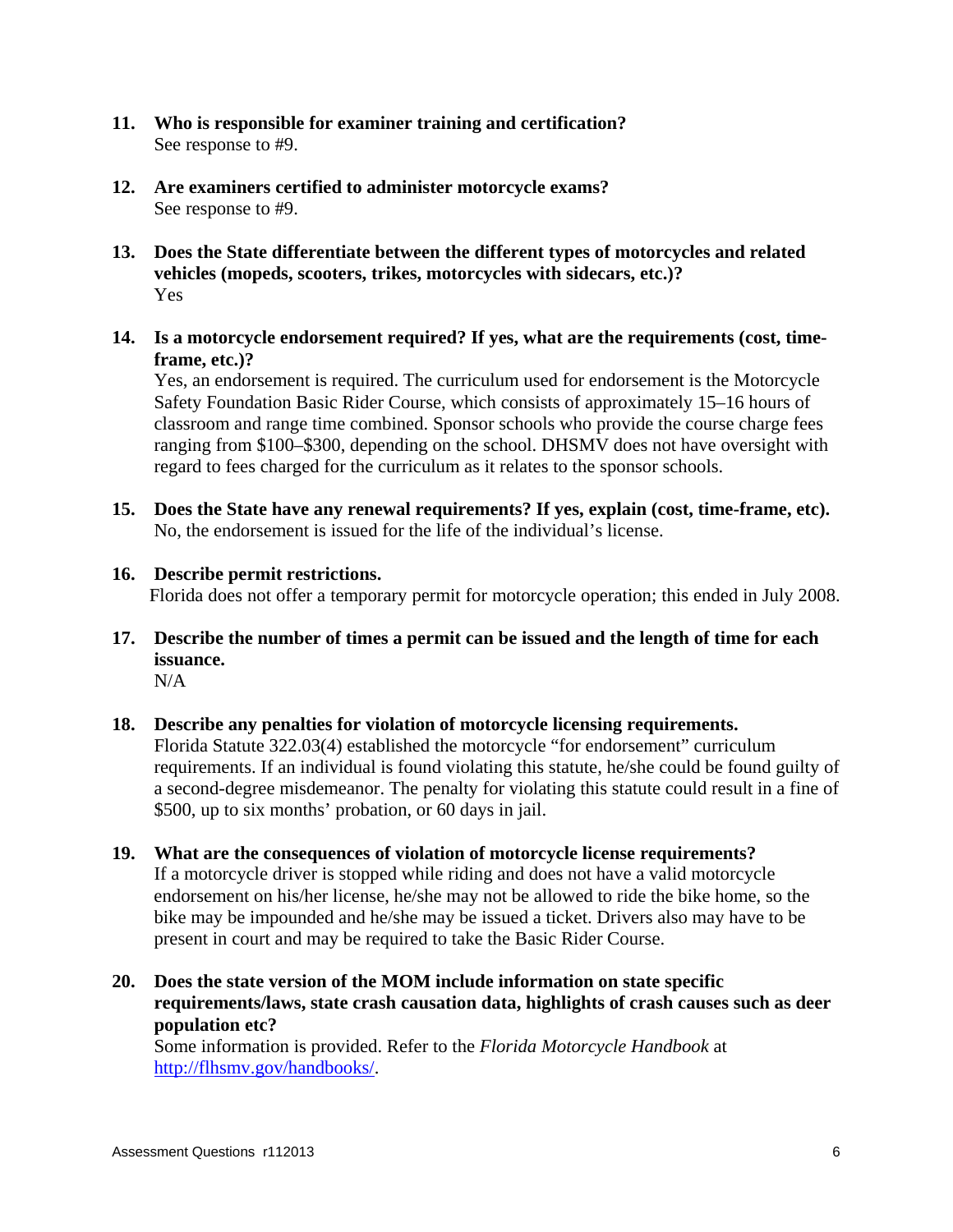## **MOTORCYCLE RIDER EDUCATION AND TRAINING**

- **1. What is the source of program funding?**  See 322.025, 322.0255, and 320.08(1)(c), Florida Statutes.
- **2. Are the funds dedicated solely to rider education or can the funds be used for other motorcycle safety activities?**  See 322.025, 322.0255, and 320.08(1)(c), Florida Statutes.
- **3. Who is responsible for administrating the rider education program?**  Kelvin "Kip" Bickford, RCT, Operations Management Consultant
- **4. Is the rider education program administration centralized?**  Yes
- **5. Does the rider education program maintain student data files? If so, what information is contained in the files?**

 Student data are retained within the Department of Highway Safety and Motor Vehicle's (DHSMV) Online Data Exchange Paperless Waiver System and consist of student name, license information, course completion scores, date of completion, and assigned waiver information.

- **6. Is there a central location for data files? If so, where? Who has access to these files?**  Student data are retained within the DHSMV's Online Data Exchange Paperless Waiver System, which can be accessed by sponsor school assigned signatory representatives and Department and program staff members.
- **7. Does the State have an approved curriculum? If so, who approves it and what is it?**  Yes. The DHSMV has a Curriculum Review Board in place to review curriculum applications.
- **8. Is there consistent implementation of the rider education course throughout the state? How is this determined?**

 Yes. A Quality Assurance Program is in place, with six staff conducting visits to ensure that curriculum consistency is maintained as approved and regulated by the State and the DHSMV.

**9. What is the process to modify an approved curriculum to meet individual site needs, if the State or individual site deems it necessary? Are data collected and analyzed to determine if the modification(s) is (are) necessary? If so how? Is the modification analyzed to determine if it had the desired effect? If so how?**  A modification to the core curriculum or to its delivery is not allowed; however, if a modification is needed to a path of travel, the authorization comes from both the Motorcycle Safety Foundation and the Florida Rider Training Program (FRTP).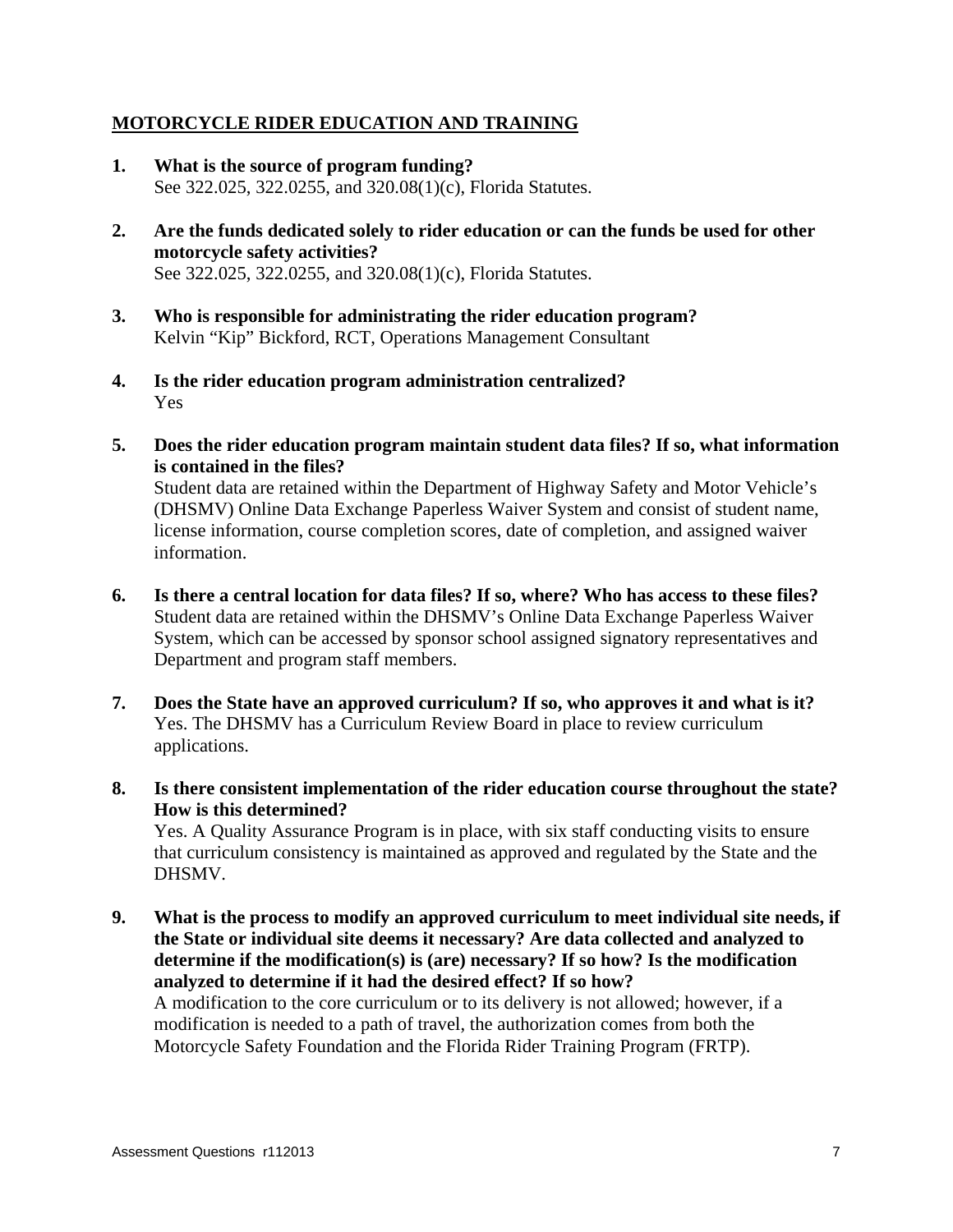- **10. How does the State ensure that student need and demand is met throughout the state?**  FRTP staff provide a minimum of five Rider Coach Preparation Courses (RCP's) per year throughout the state.
- **11. What is the average length of time students are on a wait list? What steps are in place to reduce this time?**  0–1 week
- **12. What are the State's RiderCoach qualifications?**  Enrollment in and completion of a RiderCoach Apprenticeship Program.
- **13. What are the State's requirements for RiderCoach certification?**  Enrollment in and completion of a RiderCoach Apprenticeship Program; completion of an RCP; gain of State recognition with one-year probationary period; maintainenance of State recognition with attendance at updates as required/outlined in Rule 15A-12, F.A.C.
- **14. Explain the process for evaluating RiderCoach performance?**  Annual, announced, or unannounced quality assurance visits (QAV), which consist of both range and classroom performance evaluations.
- **15. What incentives are in place to recognize outstanding RiderCoaches?**  Currently, there are no recognition of performance incentives in place, other than the satisfaction of a good review and consideration of participation in upcoming certification courses.
- **16. What is the remediation process for RiderCoaches whose performance is rated below standards, or are not following State procedure and/or policy?**

 A QAV report is completed stating both positive and negative parts of the visit. A followup visit is scheduled within 30 days to determine if issues have been resolved. If not and a second QAV report is below standard, staff will identify issues and offer to assist as a "oneon-one technical assist." If this is not accepted by the RiderCoach and the issue has not been resolved, recognition is lost until help is requested or another RCP is completed by the RiderCoach in question.

**17. What are the State's requirements for renewal of certification?** 

 Meet and maintain national requirements, receive a QAV, attend a State-supported update, and complete a state survey that includes acknowledgement of national and State "Rules of Professional Conduct."

**18. How many and when are RiderCoach updates offered? Who or what determines the content of the update? Is RiderCoach attendance mandatory?** 

 Yes, attendance is mandatory to attend one update within the certification period with no more than two years passing between update attendances. A minimum of four updates is offered per year.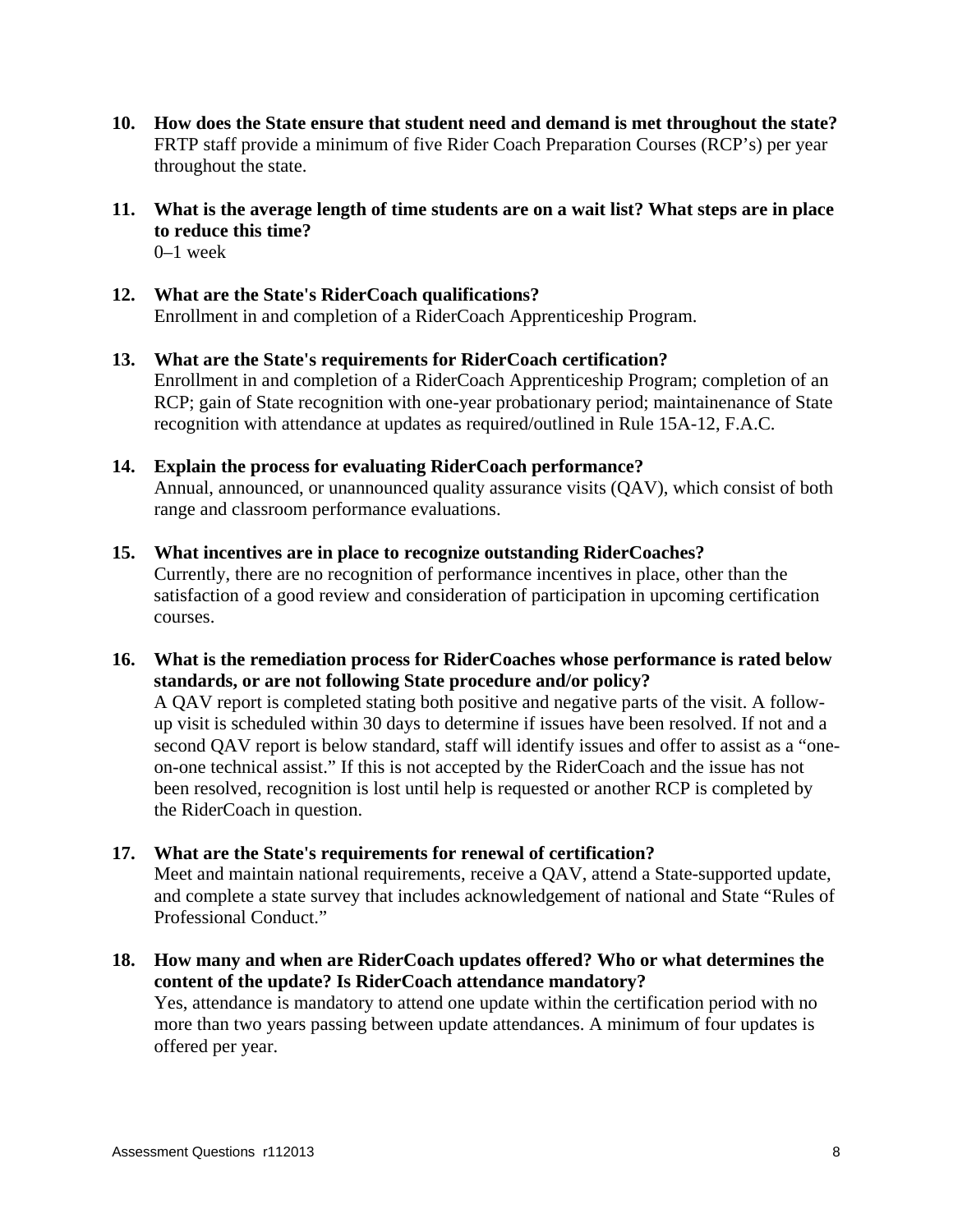- **19. What student incentives, if any, does the State have for successful completion?**  None
- **20. What does the State do to ensure that quality rider education courses are offered?**  QAVs are conducted, and program trainers and staff continue to work on the basics for all updates along with identified issues learned from the QAVs.
- **21. What steps are in place to determine if all sites are teaching the State approved rider training curriculum?**

Unannounced and/or announced site visits are made.

**22. What type of oversight or control exists over the course completion cards? Can a lost card be reissued?** 

 A completion card can be reissued at any time as long as the original date of issuance and number, if available, are noted on it. Sponsor schools are responsible for the issuance of the course completion cards for endorsement purposes, with licensure endorsement being controlled by the DHSMV's Online Data Exchange Paperless Waiver System.

- **23. Are data (student completing course, mishaps, etc) centralized, regional, or local?**  All State course completion data, incident reports, etc., are maintained or housed in the DHSMV's Tallahassee office.
- **24. How long are student records kept?**  See Chapter 322.20, Florida Statutes.
- **25. Can annual reports be issued from the data collected?**  Yes
- **26. What types of insurance coverage is part of the rider education program?**  Liability insurance as required by Motorcycle Safety Foundation Rider Education Recognition Program (RERP) material is required by the program for all schools actively teaching the curriculum.
- **27. Are insurance policies purchased by the State or by the rider education program?**  Insurance is purchased by the rider education program sponsor schools.
- **28. Do program objectives and goals include offering courses for special need groups (i.e., trikes, sidecars, trailering, on-street, etc.)?**  Yes
- **29. Besides rider education, what other areas is the State directed to allocate funds? In what areas can money be spent?**  The DHSMV currently has no funds available for use outside of the agency's budgetdesignated funds.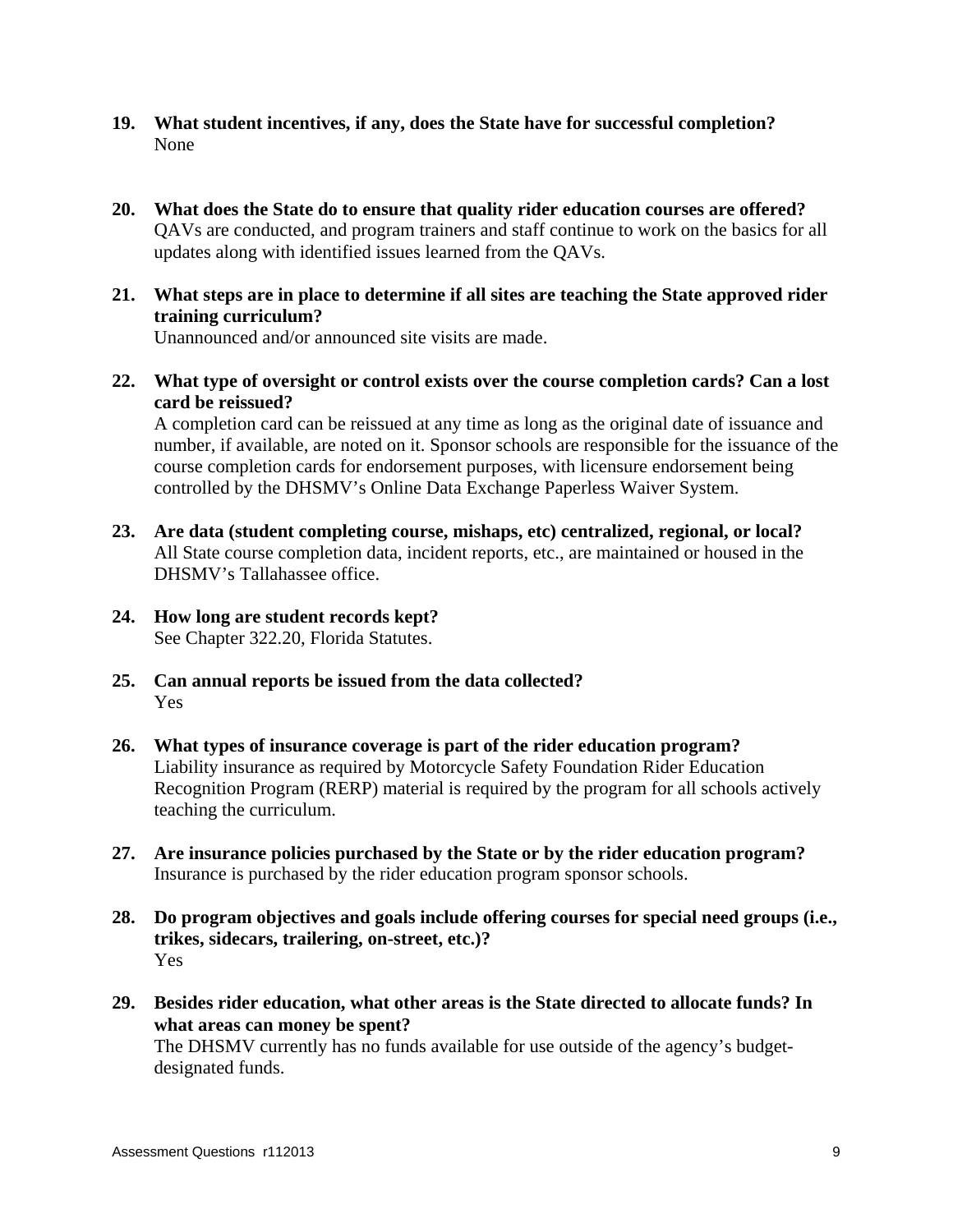**30. Does the State have specific guidelines by which to conduct the rider education program or do they rely upon national Motorcycle Safety Foundation (MSF) guidelines?** 

 MSF Guidelines are used, and, in certain areas, additional information is required or standards are increased.

**31. What is the quality assurance process for individual sites to include curriculum compliance, motorcycle condition, helmets, helmet liner usage (health issue), range condition and markings to name a few.** 

 Quality assurance encompasses all of the above; however, conduct compliance visits are conducted to gain a clearer understanding of daily operations. Range conditions and markings are handled at the very beginning of the RERP process. FRTP is involved in every step, from looking at the location to giving the final approval to the paint and layout of the range prior to the first class being held.

**32. Is there a process to correct non-compliant sites? If so please describe. If not why not and how do you maintain compliance of these folks?** 

 This depends on compliance issue concerns. If the issue is a concern of safety, then the procedure is to shut down the range as soon as the safety issue is known. If the issue can be corrected at once, the course will continue. If not, the site will remain closed until the issue is addressed, resolved, and re-inspected. If it is equipment-related, such as an issue with a motorcycle, the equipment is removed and put out of service until the issue is addressed and repaired/resolved. If the concern is related to classroom instruction and requires more than a statement on the QAV report, it is addressed on site.

## **33. What steps are taken to ensure RiderCoaches/Instructors maintain an acceptable driving record?**

 All RiderCoach license records are "flagged" so the program is notified of any and all incidents regarding the RiderCoach and any licensure violations or concerns, and they can be addressed if warranted.

## **MOTORCYCLE OPERATION UNDER THE INFLUENCE OF ALCOHOL OR OTHER DRUGS**

**1. Do impaired driving programs at the local level address the problem of impaired motorcycling? If so, how? If not, what step can be taken to address the issue locally?**  Impaired driving programs, both educational and enforcement, at the local level focus on all impaired drivers in the community without specific attention to vehicle type. Additionally, focusing enforcement on certain specific groups or vehicles may cause concern regarding constitutional issues. Education, information, and other types of outreach about the dangers of impaired riding have proven to be somewhat effectual when presented at a venue where consumption of alcohol or other intoxicants may be ingested (e.g., bike nights, rallies, etc.) The venues that provide intoxicants at their events should be used as partners in preventing impaired motorcyclists from taking to the road. One example of how to obtain a partnership from these establishments is to explain the potential liability they face should an impaired motorcyclist leave their establishment or venue and then become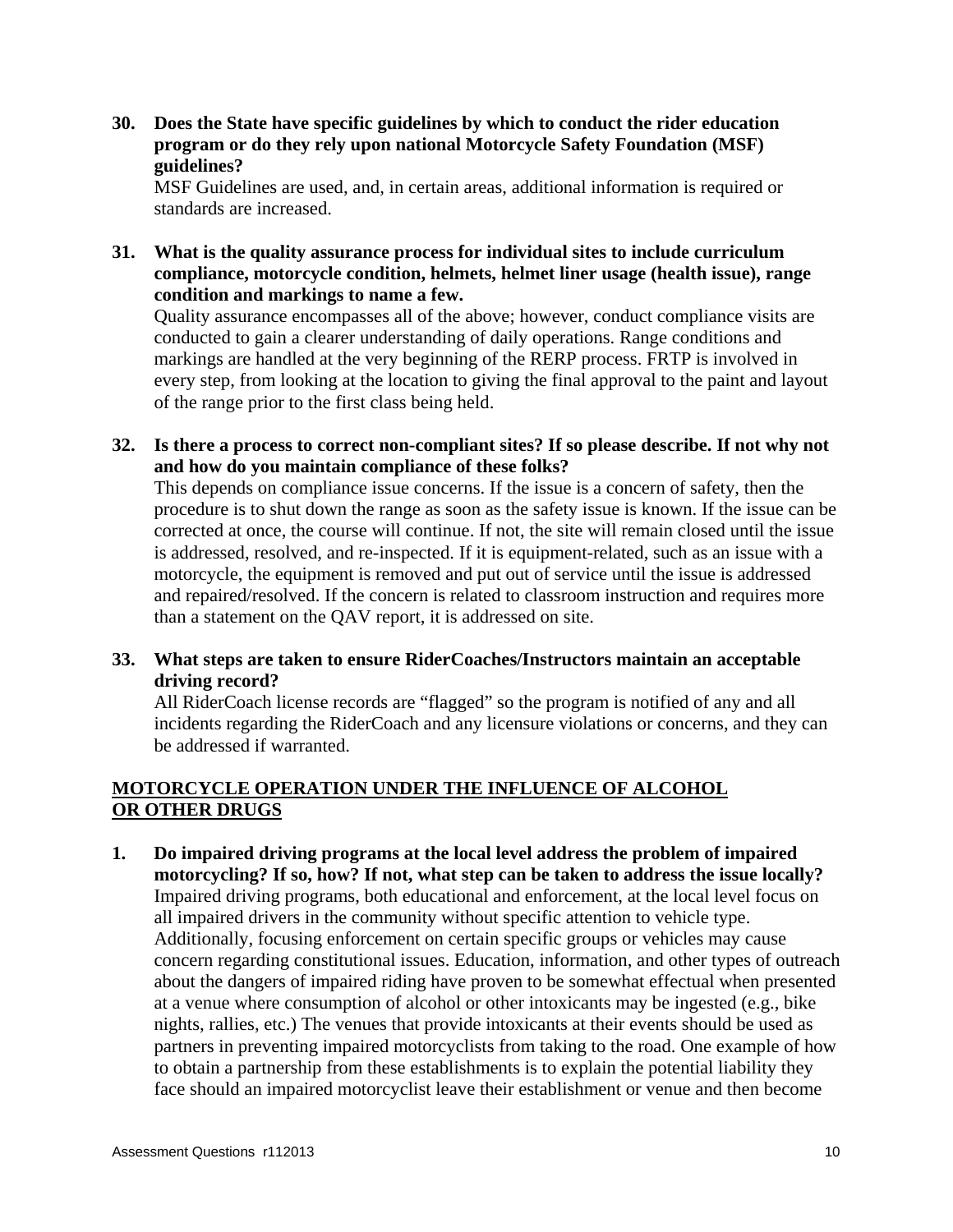involved in a crash. A program that exemplifies this is the SAVE program offered by the Hillsborough County (FL) Sheriff's Office. By providing education and training on other aspects of the dangers facing servers and owners of establishments or venues that provide intoxicants, they have seen a reduction in the number of impaired drivers departing these locations. This practice can and should be applied to motorcyclist-specific venues as well.

- **2. Does the motorcycle program work with community programs such as the Network of Employers for Traffic Safety (NETS) and/or Safe Community programs to promote motorcycle issues such as helmet use, licensing, and preventing impaired riding?**  The program works with CTSTs and their network to promote all motorcycle issues. There are two CTSTs in our coalition, and the coalition representative attends at least one CTST coalition meeting a year.
- **3. Describe PI&E campaigns developed to address impaired riding. What data are used to determine the messages? Are the materials focus group tested? How are they distributed? Is an effectiveness evaluation conducted?**

 The program used a paid media campaign ("None for the Road") until 2013, then changed to "Drink-Ride- Lose." Also used are billboards, informational fliers at events, bar and restaurant advertising, and other promotional items to get the word out on the dangers of drinking and riding. For three years (May 2010, 2011, 2012 ), FDOT held a "None for the Road" tri-state motorcycle ride involving Georgia, Alabama, and Florida law enforcement and riders to promote a "don't drink and ride" message. Rider interest diminished after the second year, so the event was cancelled. The coalition and FDOT also developed and distributed DUI tip cards for officers to use to help them identify riders that were impaired.

- **4. Is impaired riding among young motorcyclists (under age 21) an issue in the State? If so, what steps are being taken to address this issue?**  It is not an issue in Florida, to the best of our knowledge.
- **5. Does any specific legislation exist relating to impaired motorcycle operation? How is impaired motorcycle operation covered under the State=s DWI statues?**  There are no specific State statutes regarding impaired motorcycle operation. All fall under the same statute (F.S.S. 316.193).
- **6. What efforts does the State use to reach the impaired motorcyclists in efforts to affect behavior?**

 The dangers of impaired riding are covered in the basic rider program, and paid media funds are used to educate riders on the dangers. Impaired driving programs, both educational and enforcement, at the local level focus on all impaired drivers in the community without specific attention to vehicle type.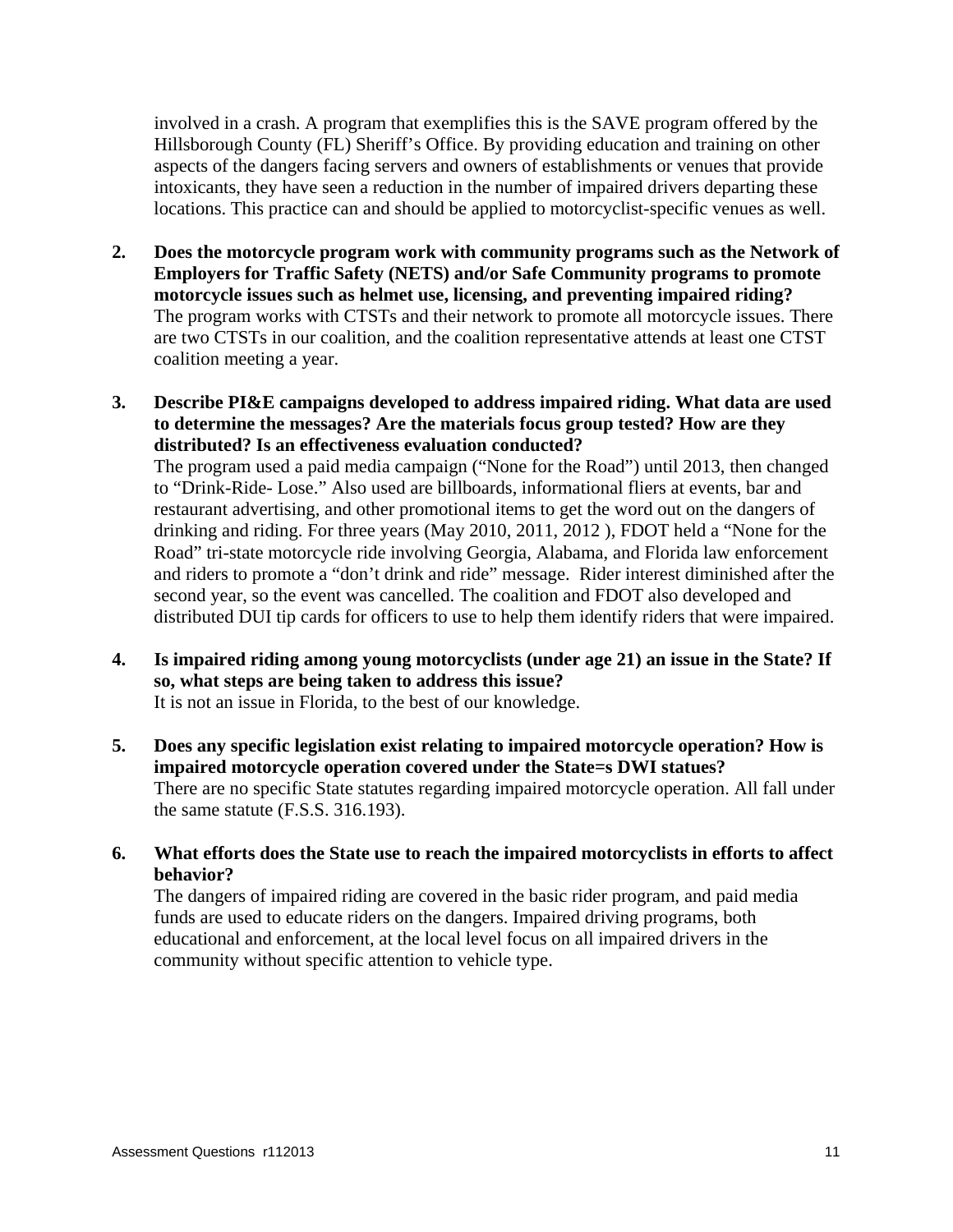## **7. Are impaired riding issues addressed in the State's impaired driving program? If so, how?**

 Organizations such as Mothers against Drunk Driving (MADD) , Students against destructive decisions (SADD), Florida Law enforcement agencies and the Law Enforcement Liaison Program to name a few, address impaired driving as a whole including Impaired motorcycling they do not single out motorcyclists. Weather it is outreach, education or enforcement Impaired driving/riding is considered dangerous and against the law.

**8. What training do law enforcement officials undergo to identify impaired motorcyclists? How often is this training provided?** 

 Tip cards are made available to law enforcement officers, and Standardized Field Sobriety Testing (SFST), Advanced Roadside Impaired Driving Enforcement (ARIDE), and Drug Recognition Experts (DRE) training encompasses all impaired drivers and is available on a continuous basis.

**9. What training do judges and prosecutor undergo to address impaired motorcyclists? How often is this training provided?** 

 Judges use NHTSA materials (detecting impaired motorcyclists at night) as part of an annual DUI adjudication lab, which is open to all judges that preside over impaired driving cases. Prosecutors are offered training through multiple classes offered by the Traffic Safety Resource Prosecutor program and cover all impaired, not specific to motorcyclists. The training is available continuously to both judges and prosecutors.

- **10. Are organizations that focus on preventing impaired driving participating in activities that address impaired motorcycling? If so, discuss their involvement?**  There are many represented by Florida motorcycle safety coalition.
- **11. Do impaired driving media events, such as Drugged and Drunk Driving Month activities, include the need to increase awareness of impaired riding?**  See materials for the "Ride Sober" campaign.
- **12. Are impaired riding issues addressed in programs that target college drinking prevention activities?**

Florida's programs are all-encompassing.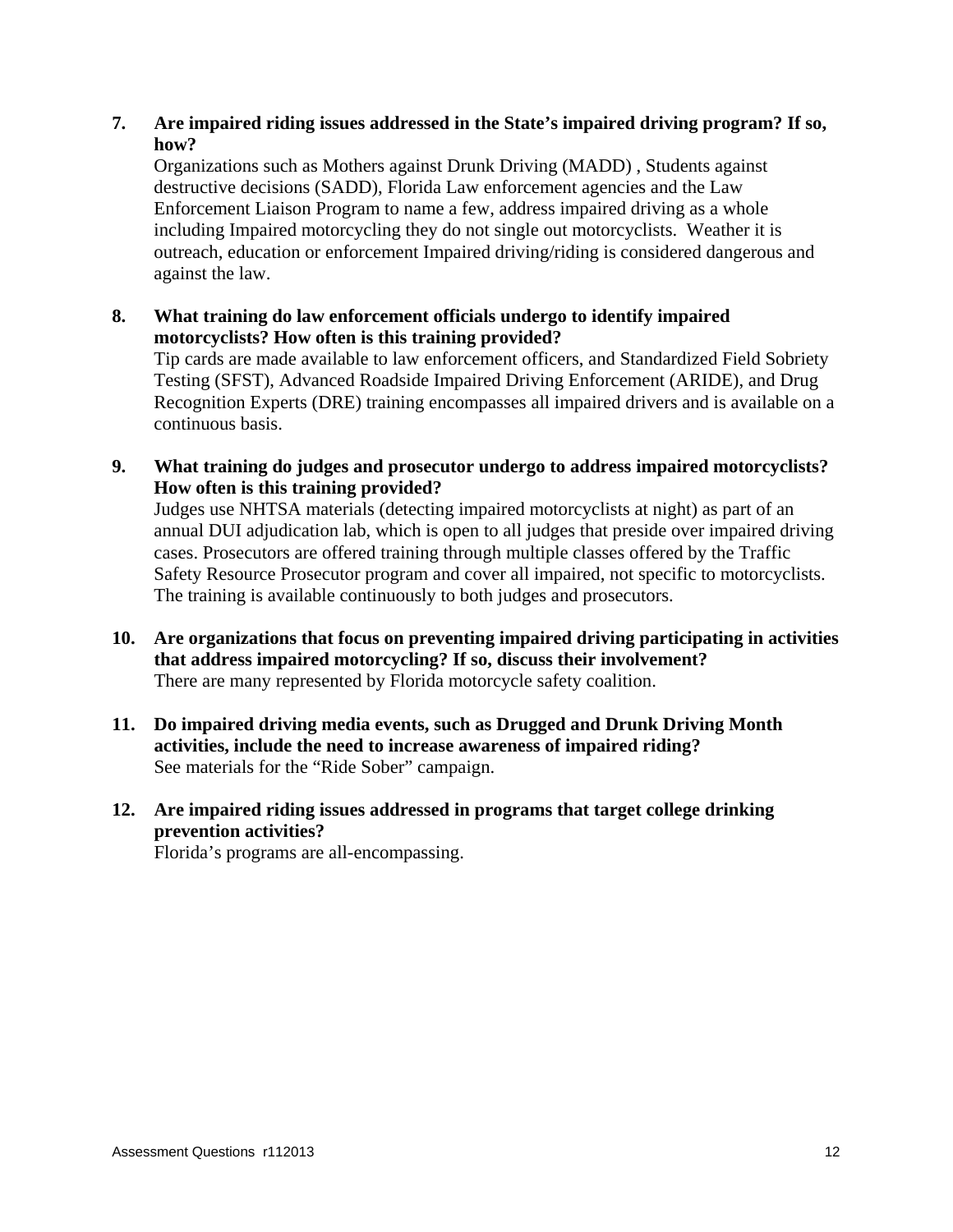## **LEGISLATION AND REGULATIONS**

**1. Provide a list of the statutes, rules, regulations, etc., that incorporate motorcycle safety issues. For example, helmet law-if applicable, licensing, governing the motorcycle safety program, specific to motorcycle operation and equipment.** 

## **Florida Administrative Code Applicable to Motorcycles**

F.A.C. 15B-1.007 Motorcycle Eye Protection DHSMV approves the following for use by motorcycle operators:

- Goggles
- Face shields designed for / part of an approved helmet
- Eyeglasses, including sunglasses

### **Motorcycle-Specfic Statutes**

Carrying item(s) that prevent both hands on handlebars  $-316.2085(4)$ Drag race, speed competition, on roadway or parking  $\text{lot} - 316.191(2)(\text{a})$ Driving on sidewalk or bike path – 316.1995 Exhaust system in good working order including muffler  $&$  tailpipe  $-316.272(1)$ Exhaust system modified to be louder than originally equipped  $-316.293(5)(b)$ Eye protection for operator required  $-316.211(2)$ Footrests for passenger required – 316.2095(1) Handlebars height higher than operator's shoulders – 316.2095(2) Headlight must be on at all times  $-316.405(1)$ Headlight required  $-316.400(1)$ Helmet – None or improper – 316.211(1) Horn required  $-316.271(1)$ Mirror required – 316.294 Moped – operating requirements – 316.208 Motorcycle endorsement required – 322.03(4) Passenger interfering with operation or view of the operator – 316.2085(5) Passing in the same lane  $-316.209(2)$ Passing off pavement or main portion of roadway – 316.084(2) Rear red reflector required – 316.415 Riding between lanes – 316.209(3) Riding more than two abreast – 316.209(4) Seat for operator and passenger required –316.2085(1) Stunting: both wheels on the ground; facing forward properly seated  $-316.2085(2)$ Tag must be permanently attached and cannot be capable of being flipped up – 316.2085(3) Tail light required  $-316.410(1)$ Three wheeled motorcycle only restriction on  $DL - 322.16(1)(a)$ Wearing headset not attached to helmet –316.304(1)

## **Statutes Applicable to Motorcycles and Other Vehicles**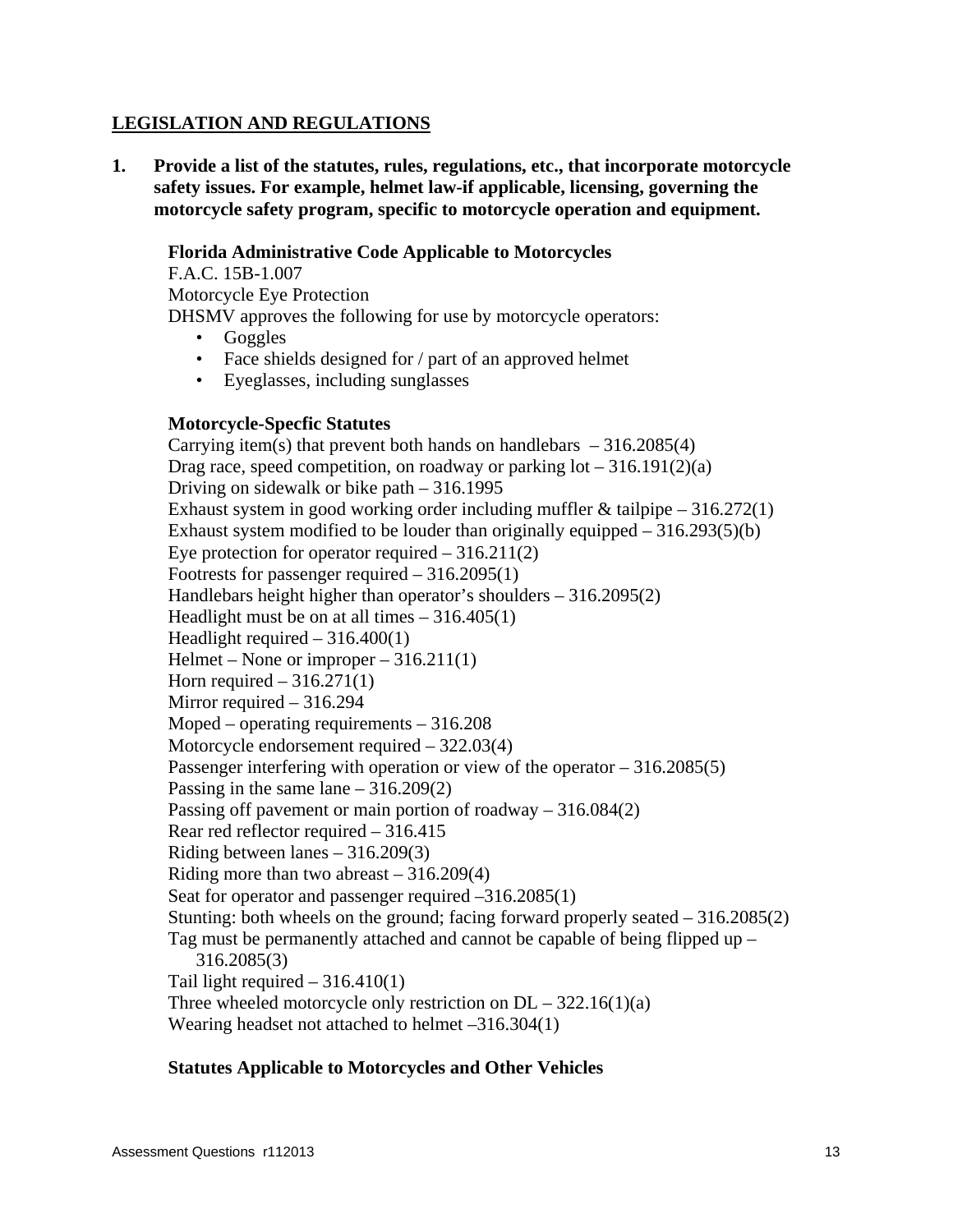*Careless Driving* 

Careless driving  $-316.1925(1)$ 

Mark "Aggressive Careless Driving" if two or more of the following were committed simultaneously or in succession:

- (1) Exceeding the posted speed
- (2) Unsafely or improperly changing lanes
- (3) Following another vehicle too closely
- (4) Failing to yield the right-of-way
- (5) Improperly passing
- (6) Violating traffic control and signal devices

*Crashes* 

Failed to immediately report  $(driver) - 316.065(1)$ False information – 316.067 Insurance—no proof at crash  $-316.066(3)(c)$ Leaving scene (attended property damage) – 316.061(1) Leaving scene (injury or death)  $-316.027(1)$ Leaving scene or failed to leave info (unattended property damage) – 316.063(1)

*Driving under the Influence and Alcohol* 

Driving while under the influence of alcoholic beverages/drugs/controlled substance – 316.193(1)

DUI crash-property damage  $-16.193(3)(a)(b)(c)(1)$ 

DUI crash-serious injury to another  $-316.193(3)(a)(b)(c)(2)$ 

DUI manslaughter  $-316.193(3)(a)(b)(c)(3)$ 

Refusal to submit to test (2nd or subsequent refusal) – 316.193

*Move Over Law* 

Failed to move over for emergency vehicles or for a wrecker performing a recovery – 316.126(1)(b)(1)

Two-lane road or unable to move over, failed to slow 20 mph below speed limit – 316.126(1)(b)(2)

## *Passing*

Cutting in  $-316.083(1)$ Driving off pavement on the right – 316.084(2) Failed to allow 3 ft. for bicycle  $-316.083(1)$ Meeting oncoming traffic  $-316.085(1)$ No passing zone  $-316.0875(2)$ On hill, bridge, RR, tunnel –316.087(1a-e) Passed another vehicle stopped for crosswalk – 316.130(9) Signal required when changing lanes – 316.155(1) Stopped school bus  $-316.172(1)(a)$ Stopped school bus, entry or exit side  $-316.172(1)(b)$  (mandatory court required)

*Racing (on Highway, Roadway, or in Parking Lot)*  Driving vehicle in a race  $-316.191(2)(a)$ \*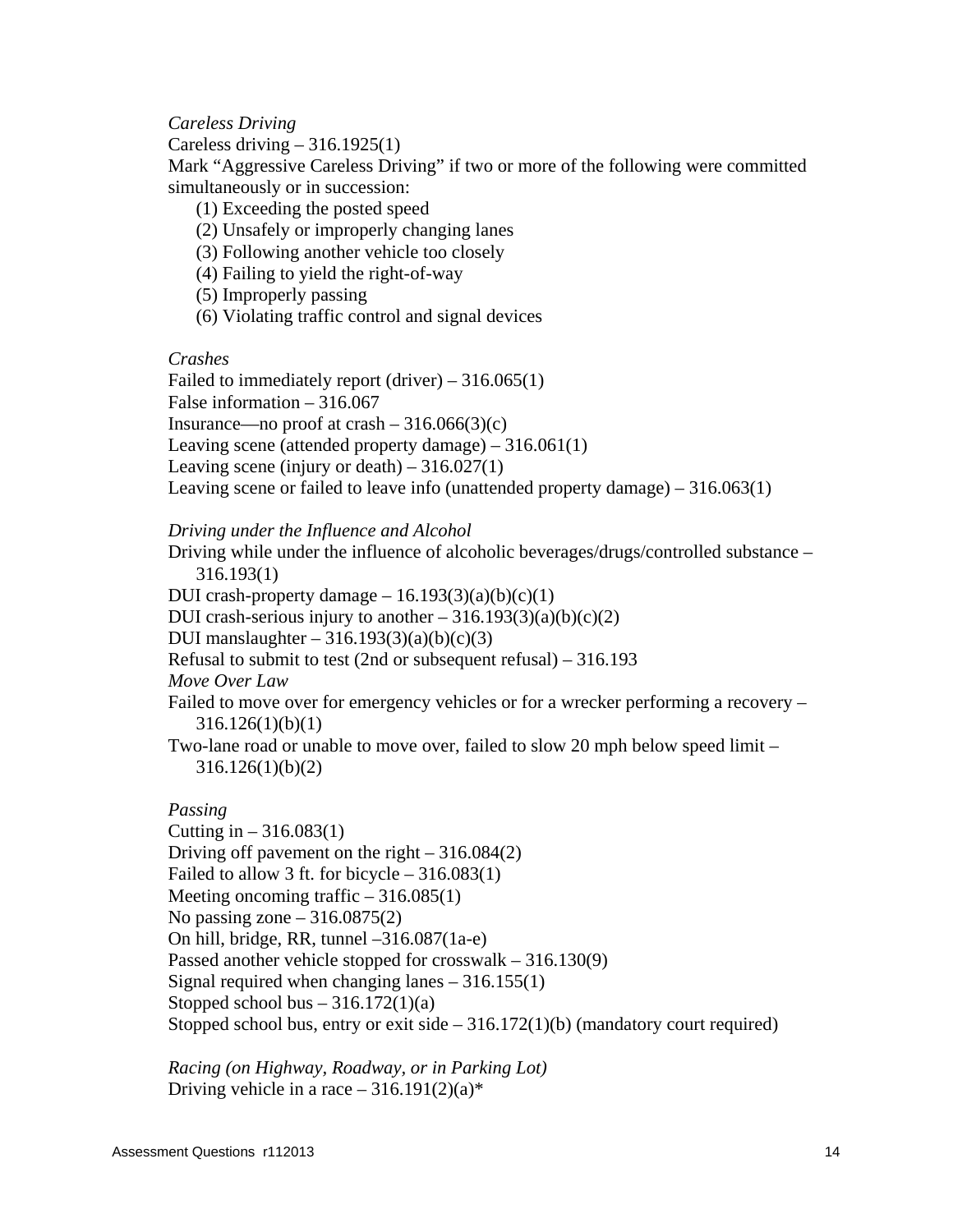Knowingly riding as passenger in race  $-316.191(2)(c)$ \* Participating in or coordinating race  $-316.191(2)(b)*$ Racing spectator  $-316.191(4)(a)$ Slowing or stopping traffic for race  $-316.191(2)(d)*$ 

- *\* 1st offense: vehicle used may be impounded for 30 days if driver is owner DHSMV must be notified 316.191(4)(c)*
- *\* 2nd offense within 5 years of prior conviction of 316.191(2): vehicle used may be seized and forfeited 316.191(5*

*Right of Way – Failing to Yield*  At yield intersection – 316.123(3) Entering/approaching an intersection – 316.121 Entering a thru highway – 316.121(3) & (4) Entering from private drive or private roadway  $-316.125(1)$ Failed to yield being overtaken – 316.083(2) Failed to yield to emergency vehicle  $-316.126(1)$ Failed to yield to funeral procession – 316.1974(3) Failed to yield to pedestrian: At alley or driveway – 316.125 At crosswalk  $-316.130(7)$ At traffic signal  $-316.175(1)(a\&c)$ At yield or stop sign  $-316.123(7)$ Obstructing an intersection – 316.2061 Slower traffic—failing to keep right  $-316.081(2)$ Stopping on RR tracks  $-316.1576(1)$ 

*Speed Unlawful*  Failed to use due care (speed)  $-316.183(4)$ Special hazards – 316.185 Posted zone (city) – 316.189(1) Posted zone (county)  $-316.189(2)$ Posted zone (state)  $-316.187$ School zone – 316.1895(10) Too fast for conditions  $-316.183(1)$ Too slow  $-316.183(5)$ Work zone –316.183(6)

*Tag Violations*  Address change in 20 days –320.02(4) Altered tag or decal  $-320.061$ Attaching unassigned tag/sticker – 320.261 Expired (6 months or less)  $-320.07(3)(a)$ Expired (more than 6 months/1st offense)  $-320.07(3)(b)$ Expired (more than 6 months/2nd offense) –  $320.07(3)(c)$ Improper display of tag  $-316.605(1)$ Registration in possession required – 320.0605 Tag required – 316.605(1) or 320.07(3)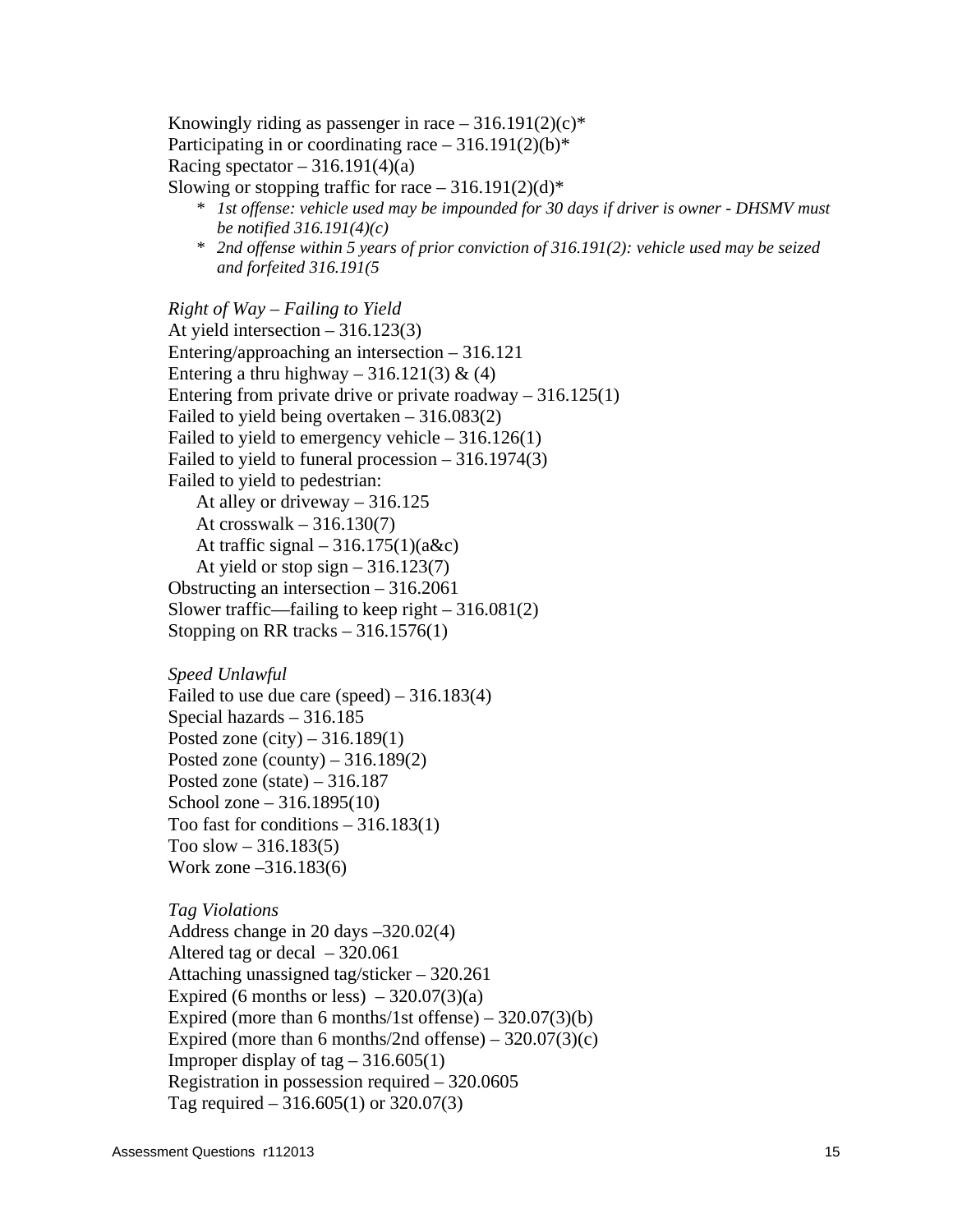Temporary tag must be displayed on exterior in license plate bracket  $-320.131(4)(a)$ Unlawful temporary tag use – 320.131(3)

*Texting While Driving*  Texting while driving – 316.305

*Traffic Control Devices*  Avoiding  $-316.074(2)$ Failed to obey  $-316.074(1)$ Failed to obey detour sign – 316.078 Failed to obey RR signal – 316.1575 Failed to obey red traffic signal  $-316.075(1)(c)(1)$ Failed to obey stop sign  $-316.123(2)(a)$ Failed to yield at 4-way stop sign  $-316.123(2)(b)$ Interference with  $-316.0775(1)$ Obstructing  $-316.077(1)$ Placing commercial advertising upon – 316.077(2)

#### *Turning*

Driving over median  $-316.090(2)$ Improper U-turn  $-316.1515$ Left from wrong lane  $-316.151(1)(b)$ Left in front of approaching traffic – 316.122 Right from wrong lane  $-316.151(1)(a)$ Signal required when turning L or  $R - 316.155(2)$ 

#### *Wrong Side of Roadway*

Approaching crest of a hill  $-316.087(1)(a)$ On a curve –  $316.087(1)(b)$ View obstructed approaching bridge  $-316.087(1)(e)$ Within 100 feet of RR crossing  $-316.087(1)(d)$ Wrong direction on one-way road – 316.088(2) Wrong direction at rotary island – 316.088(3) Wrong side of divided highway  $-316.090(1)$ Wrong side of roadway  $-316.081(1)$ 

#### *Miscellaneous Traffic Statutes*

All-terrain vehicle on roadway – 316.2074(5) Backing (improper) – 316.1985(1) Backing (limited access facility) – 316.1985(2) Blocking an intersection – 316.2061 Exhaust system (noise) – 316.272 Failure to drive in single lane – 316.089(1) Fleeing  $&$  eluding police officer – 316.1935 Following too closely  $-316.0895(1)$ Giving false proof of insurance  $-316.646(4)$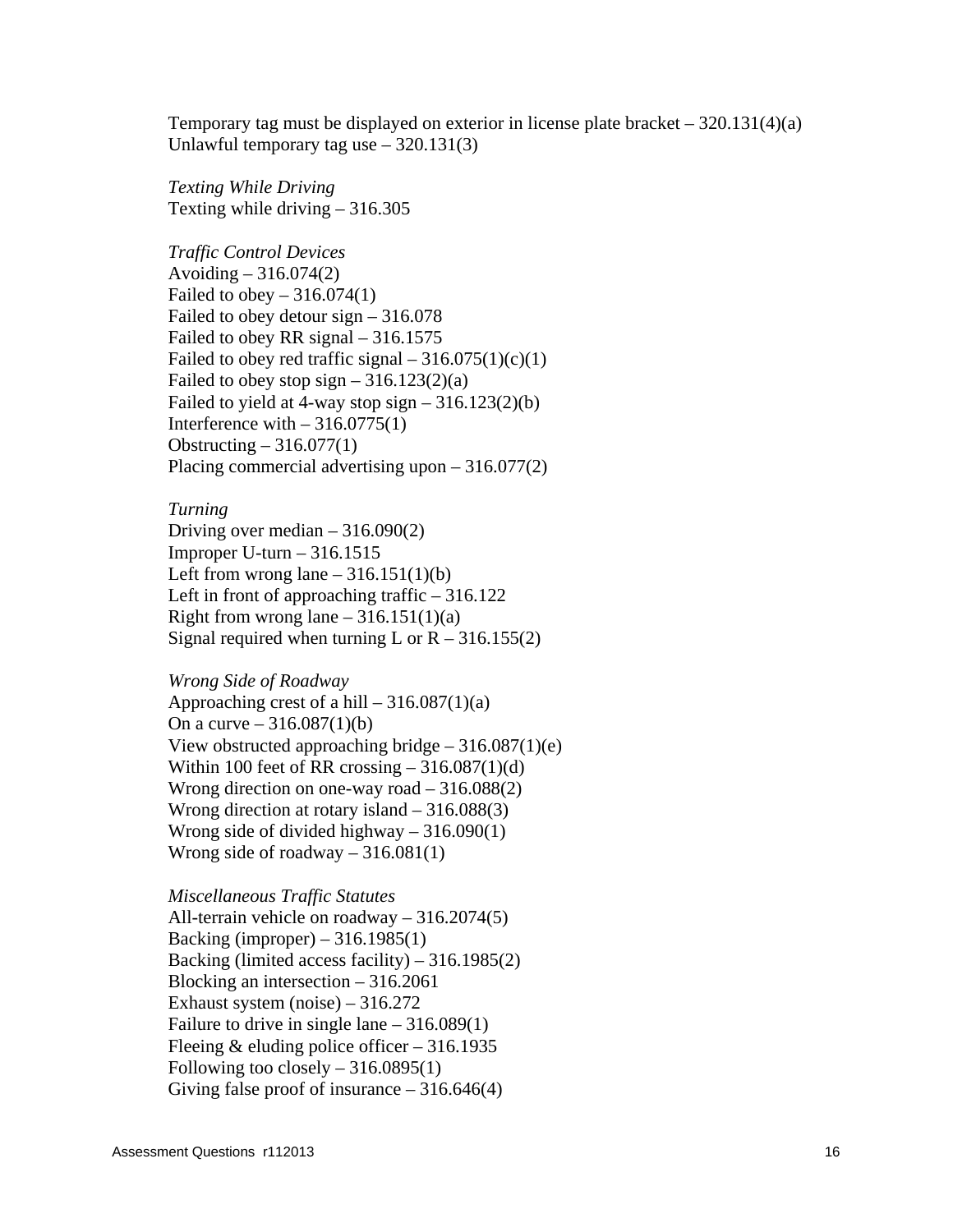Headsets (wearing-covering both ears)  $-316.304(1)$ Handicapped parking: No permit – 316.1955(1) Permit expired  $-316.1955(1)$ Using another's permit  $-320.0848(7)$ HOV lane use/exemptions – 316.0741 Horn use for other than warning  $-316.271(3)$ 

## **LAW ENFORCEMENT**

**1. Does the motorcycle safety program emphasize the role played by law enforcement personnel in motorcycle safety (statewide and local)? If so, how?** 

 Yes, Section 3.12 of the Florida Motorcycle Strategic Safety Plan includes a goal to ensure state and local motorcycle safety programs include law enforcement and emergency services components. Strategies include encouragement of all law enforcement agencies to develop agency goals specific to motorcycle safety, incorporate motorcycle safety into law enforcement education, and incorporate motorcycle enforcement component into relevant education and enforcement campaigns.

 As of February 2014, approximately 63% of Florida law enforcement agencies that participated in the 2013 Motor Unit Challenge had some type of policy or guideline pertaining to motorcycle enforcement or motorcycle safety. Through the Florida Law Enforcement Liaison Program, motorcycles have been added to all enforcement and educational campaigns in an effort to raise motorcycle safety awareness in the law enforcement community.

**2. Do law enforcement personnel have knowledge of motorcycle crash situations and crash investigation specific to motorcycles?** 

 Yes. There are several motorcycle specific crash investigation courses offered around Florida at various educational venues, including the Florida Public Safety Institute and the Institute of Police Technology and Management. Some of these courses are offered free of charge to Florida law enforcement agencies. Additionally, the Florida Law Enforcement Liaison (LEL) Program provides educational videos, materials, and updates during quarterly regional meetings. The information provided by the LEL program allows agencies to focus resources on areas of concern, including motorcycle crash situations and crash investigation.

**3. Does law enforcement crash reporting adequately document motorcycle crash activity and support problem identification and evaluation of motorcycle crashes?**  Yes, the Florida Uniform Traffic Crash Report is used by all Florida law enforcement and captures the most relevant data needed to document motorcycle crash activity and support problem identification and evaluation of all Florida-related motorcycle crashes.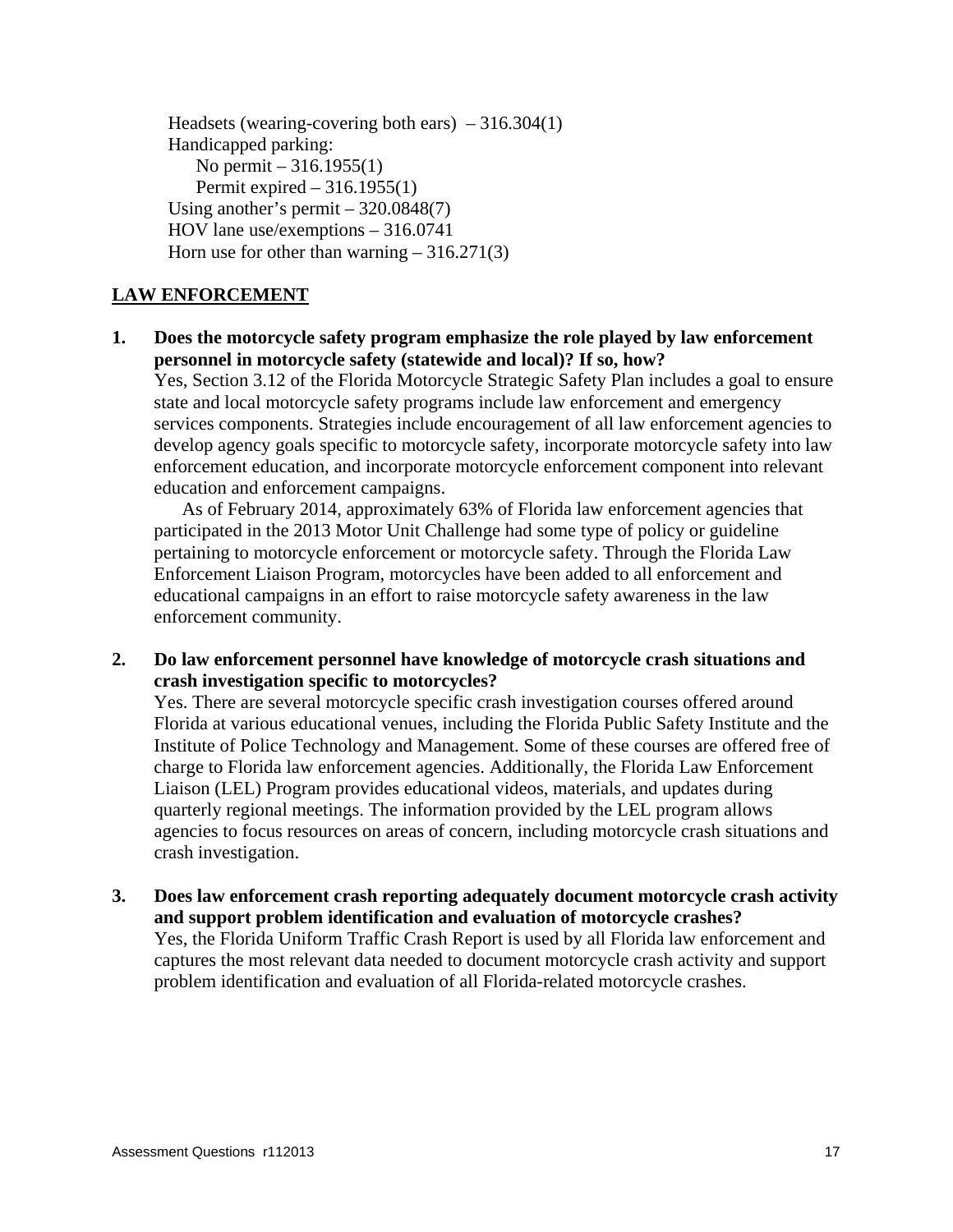## **4. Does law enforcement provide communication and education supporting the motorcycle safety effort? If so, how?**

 Yes, the Ride Smart Florida website has a safety resources tab that allows law enforcement agencies across the state to order motorcycle safety materials. These materials can be used at and during education and enforcement campaigns as well as year round. The Florida LEL Program helps with the distribution of these materials, and the *Florida State Statute Quick Reference Guides* are produced to assist Florida law enforcement with motorcycle enforcement efforts.

## **5. Is training provided to law enforcement personnel in motorcycle safety, including how to identify impaired riders and non-compliant helmets? If so, who is responsible for providing the training?**

 Yes, Ride Smart Florida and the Florida LEL Program provide Florida law enforcement with training videos and materials on motorcycle safety issues and provide the materials that allow them to conduct motorcycle-specific enforcement efforts, which include but are not limited to impairment, speeding, licensing, and compliant motorcycle helmets.

## **6. Do law enforcement agency goals support motorcycle safety?**

 Yes, as of February 2014, approximately 63% of Florida law enforcement agencies that participated in the 2013 Motor Unit Challenge had some type of policy or guideline pertaining to motorcycle enforcement or motorcycle safety.

**7. Does law enforcement agency participate in any federally funded over-time, saturation or targeted enforcement campaigns? If so, explain. Is data collected and reported on? Is there an evaluation, pre & post, of effectiveness?**  Yes, 2010 was the first year in which law enforcement agencies started using checkpoints and saturation patrols with a focus on motorcycle safety. These data were collected through the Florida LEL Program and its various enforcement challenges. Motorcycle enforcement was up 5% from 2012 to 2013 statewide (data from 2013 Motor Unit Challenge). Several agencies around the state have received grant funding for motorcycle-specific enforcement

# efforts. The effectiveness of this effort is being evaluated by FDOT.

## **8. Are motorcycle crash investigation procedures included in the basic course given to crash investigators?**

 Yes, the basic level of crash investigation generally covers the who, what, where, when, and how of crashes and how to properly complete the Florida Uniform Traffic Crash Report, which is used by all Florida law enforcement to capture the most relevant data needed to document motorcycle crash activity and support problem identification and evaluation of all Florida-related motorcycle crashes.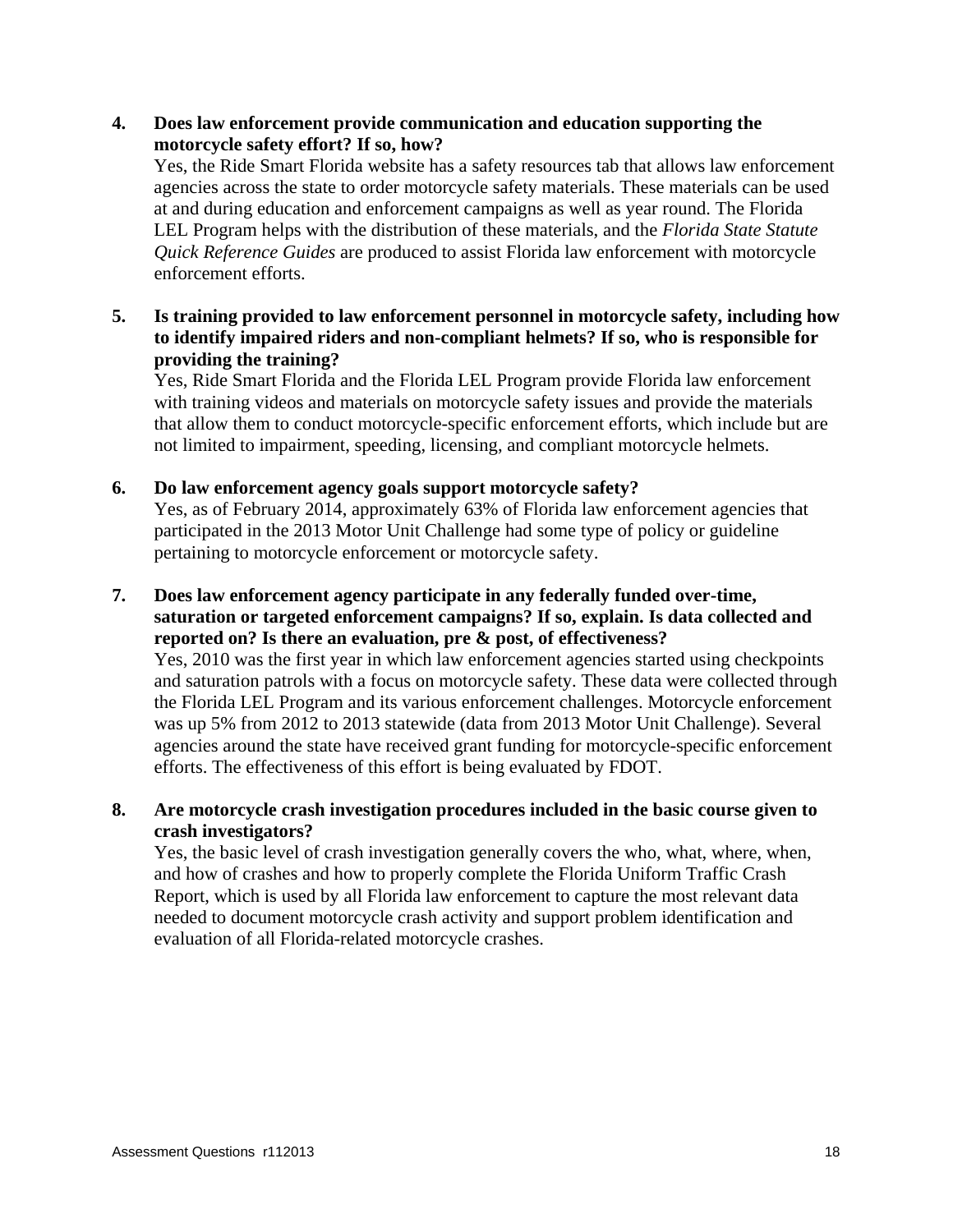**9. Are motorcycle crash procedures included in crash investigation training for law enforcement officers?** 

 Yes, the basic level of crash investigation generally cover the who, what, where, when, and how of crashes and how to properly complete the Florida Uniform Traffic Crash Report, which is used by all Florida law enforcement to capture the most relevant data needed to document motorcycle crash activity and support problem identification and evaluation of all Florida-related motorcycle crashes.

**10. What motorcycle-related information is captured on the Traffic Accident Reports used by law enforcement agencies?** 

 The Florida Uniform Traffic Crash Report captures the vehicle year, make, and model as well as data related to the motorcycle operator and passenger, whether or not a helmet was in use, whether eye protection was in use, and whether or not the operator was properly endorsed to operate the motorcycle legally.

**11. Do law enforcement agencies receive reports/compilations of crash statistics back for use at their level? If yes, how is this information used?** 

 Yes, every Florida law enforcement agency has the ability to access the Florida Integrated Report Exchange System, which allows them to identify every type of crash, including motorcycles, within their jurisdiction.

- **12. Is any of this information used for motorcycle-related purposes? If yes, please explain.**  Yes, the Florida Motorcycle Safety Coalition uses these data to identify specific areas in the state that have higher-than-average motorcycle-related crashes, injuries, and fatalities. This information is then used to promote motorcycle safety, awareness, and enforcement in the identified areas through partnerships with local law enforcement, motorcycle dealerships, local businesses, and the media.
- **13. Are any agency goals established to support motorcycle safety? If yes, what are they?**  Yes, the Florida Motorcycle Strategic Safety Plan goal is to improve motorcycle safety in Florida by achieving a reduction in the number of motorcycle fatalities, serious injuries, and crashes, starting in 2009. The emphasis areas to achieve this goal were set by NHTSA, which provided 11 focus areas for each state to develop and implement a comprehensive motorcycle safety program. See Florida Motorcycle Strategic Safety Plan, Section 3.4 for complete details.
- **14. Is law enforcement provided information through presentations or booths at national and State conferences and meetings?**  Yes, the Florida Motorcycle Safety Coalition and the Florida LEL Program have conducted several national and state motorcycle safety presentations since 2008. The Florida Motorcycle Safety Coalition also has set up booths at several Florida law enforcement conferences.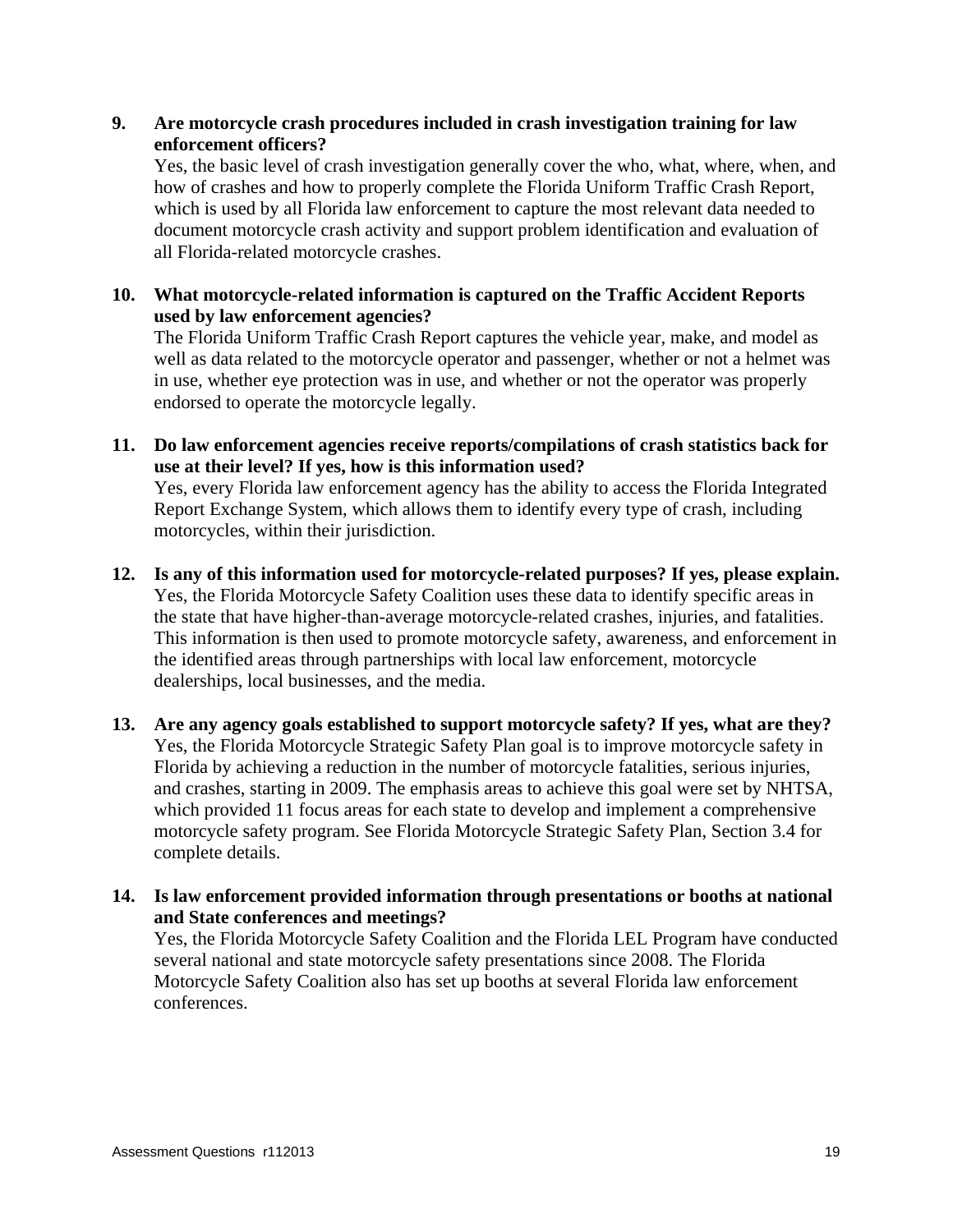- **15. Do state law enforcement organizations address motorcycle safety issues? If yes, how?**  Yes, as of February 2014, approximately 63% of Florida law enforcement agencies that participated in the 2013 Motor Unit Challenge had some type of policy or guideline pertaining to motorcycle enforcement or motorcycle safety. The Florida LEL Program addresses impaired operation, enforcement of motorcycle specific violations, proper licensing, training, and motorcycle awareness for all Florida law enforcement.
- **16. How are law enforcement patrol officers informed of traffic safety issues unique to motorcyclists? At roll calls, through law enforcement listservs, or through other law enforcement channels?**

 The Florida Motorcycle Safety Coalition developed a roll-call video specifically for patrol officers. This video has been made available to law enforcement through the Ride Smart Florida website and Florida LEL website. The video has been shown to law enforcement annually since 2009.

- **17. Does the SHSO have LELs? If yes, do they meet with law enforcement agencies to discuss motorcyclist safety issues and encourage agencies to enforce motorcycle vehicle and traffic safety laws affecting motorcycle and motorcyclist?**  Yes, the LEL Program is the primary resource in spreading the message of motorcycle safety and enforcement to all State law enforcement agencies for the Florida Motorcycle Safety Coalition and the FDOT Safety Office.
- **18. Does the State participate in NHTSA's** *Over the Limit. Under Arrest.* **(impaired driving) crackdown? Have past crackdowns included motorcycles in the enforcement activities and publicity? Any plans for 2007 to include motorcycles?**  Yes, the Florida LEL Program has developed a motorcycle category to capture alcoholrelated motorcycle crashes and motorcycle related DUI arrests during NHTSA's "Drive Sober or Get Pulled Over" crackdown. The FDOT Safety Office has partnered with local sports teams, including the Miami Dolphins, through media messaging to promote motorcycle safety.
- **19. What about other impaired driving enforcement activities are motorcycles included in the enforcement activities? Do any agencies disseminate motorcyclist-relevant publicity within overall impaired driving publicity?**  Yes, the Florida Motorcycle Safety Coalition and Ride Smart Florida have developed educational materials to promote NHTSA's "Drive Sober or Get Pulled Over" message and the "None for the Road" message targeting motorcyclists during educational and
- **20. Does any enforcement agency include motorcycle riders/rider groups in planning and coordinating impaired driving enforcement and publicity activities?**

No, not to our knowledge.

enforcement campaigns.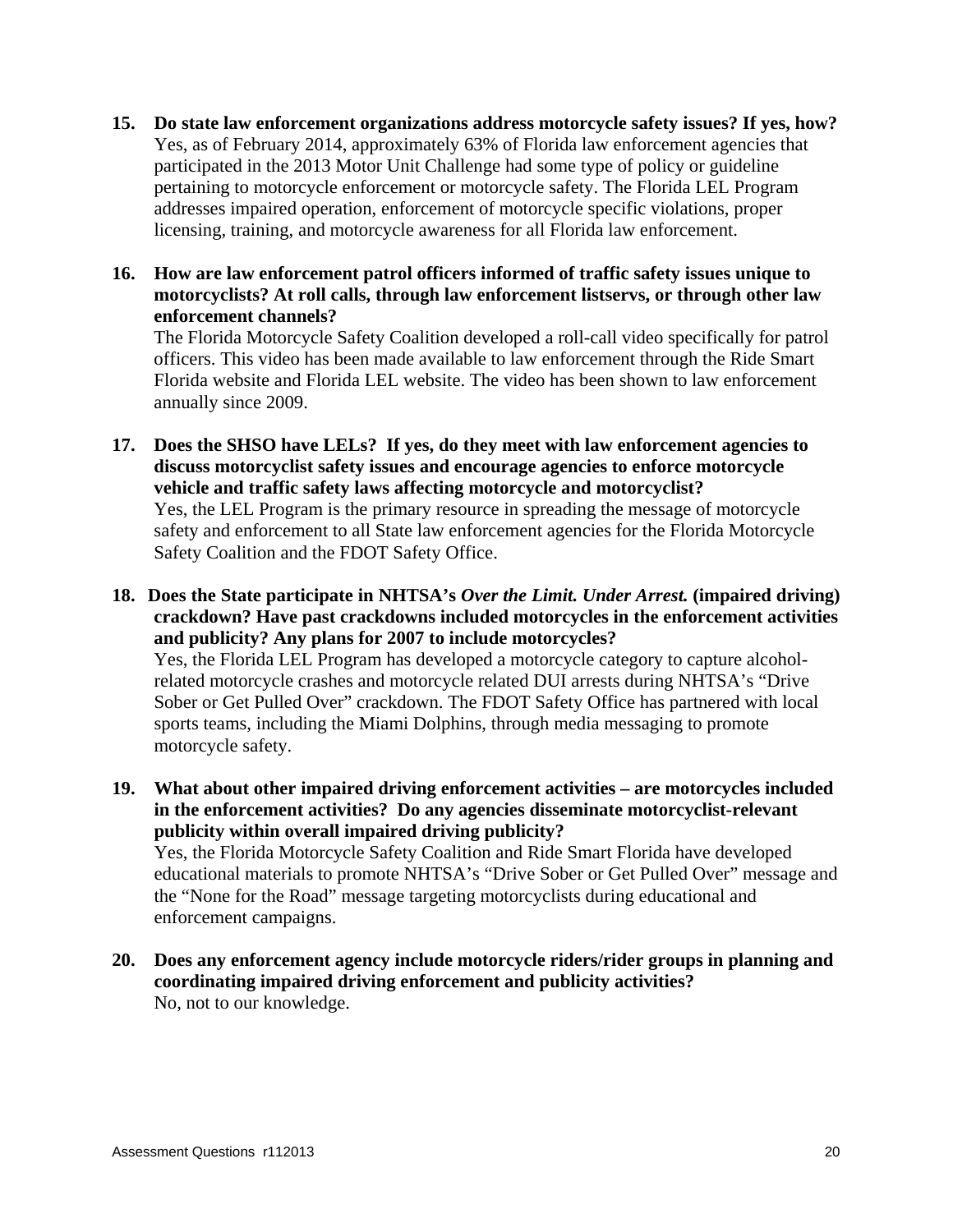**21. Have any law enforcement agencies established a highly visible law enforcement presence at rider events? If yes, have they worked with riders/rider groups on this effort?** 

 Yes, the Volusia County Sheriff's Office and the Daytona Beach Police Department have established a high-visibility law enforcement presence during Daytona Bike Week and Biketoberfest and have worked with the Florida Motorcycle Safety Coalition to increase motorcycle safety during these events.

- **22. Are patrol officers educated on the behavioral cues of alcohol-impaired motorcyclists? Are these cues addressed in regular SFST training for all law enforcement officers?**  The Florida Motorcycle Safety Coalition developed a roll-call video specifically for patrol officers. This video has been made available to law enforcement through the Ride Smart Florida website and the Florida LEL website. The covers behavioral cues of alcoholimpaired motorcyclists. These cues are also addressed in basic SFST training for all law enforcement. The Coalition also developed a DUI cue card to help officers identify impaired riders.
- **23. Is there any mandatory training requirement for law enforcement officers that includes motorcycle related issues?**  No, not at this time.
- **24. How do law enforcement patrol officers typically handle an improperly licensed or unlicensed motorcycle operator?**

 Florida law enforcement typically will tow the motorcycle or allow a properly-licensed operator to remove the motorcycle from the scene. The operator will be issued a criminal citation for operation of a motorcycle without a motorcycle endorsement. This will require the rider to appear in court for the violation.

**25. Have agencies adopted a zero tolerance approach to enforcing improper motorcycle operator licensure by checking for a proper motorcycle endorsement and issuing citations for an improper license or endorsement?** 

 No, the coalition is not aware of any Florida law enforcement agency that has a zerotolerance approach to any motorcycle violation including licensing.

## **HIGHWAY ENGINEERING**

**1. Are the needs of motorcyclists considered during the planning and implementation of new engineering projects?**  Currently, specific needs are considered differently depending on the project, the district in which the project is being constructed, and who is overseeing the project. Efforts have been made to add motorcycle components to safety reviews, construction training, and roadside design that will have an influence on considerations for motorcycles.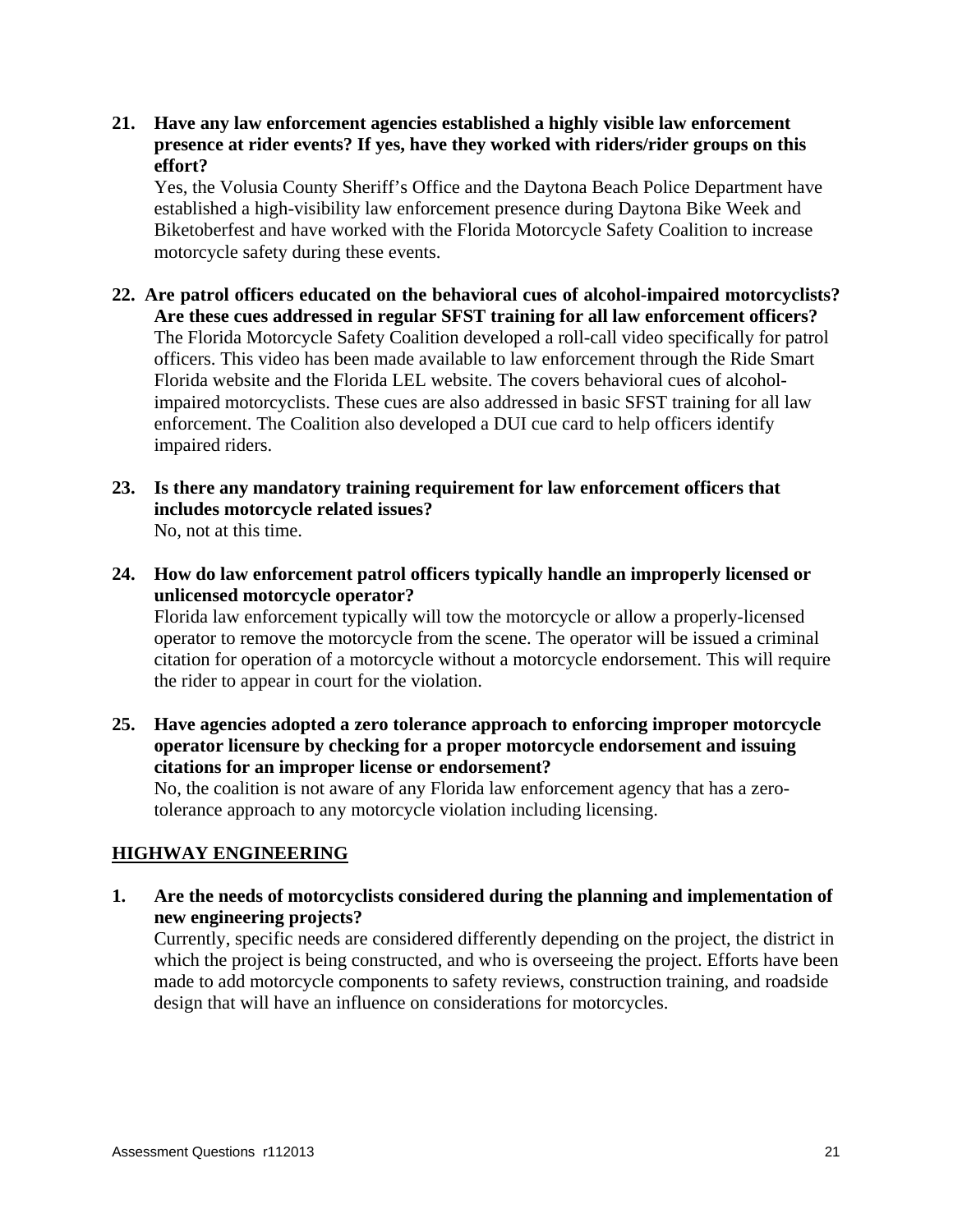**2. Does the traffic engineering agency coordinate with the motorcycle safety education and enforcement efforts? If so, explain.** 

 Most of these efforts are accomplished through District CTSTs, which work with and are generally a part of the Districts' traffic operations groups.

**3. Are motorcyclists needs considered when selecting pavement skid factors, un-even surface conditions, work zones, pavement markings, etc.?** 

 Yes. Not only are they being considered for motorcycles but for bicycles as well, which have even lower traction tolerances. Areas that have high "loss of traction" crashes are being considered for specific high-friction pavements that benefit all road users, including motorcycles. There is a new Maintenance of Traffic (MOT) supplemental plaque that depicts a motorcycle that can be used below uneven pavement warning signs. Motorcycle components have been added to work zone training. Most new thermoplastic markings have anti-skid properties.

**4. Is motorcycle specific advanced warning signage used on roadway construction/repair projects? If not, what type of signage is used?** 

 There is a new MOT supplemental plaque that depicts a motorcycle that can be used below MOT warning signs.

- **5. How do State departments of transportation and county and municipal highway offices gather information regarding issues of concern for motorcyclists?**  This is generally done through acquiring and reviewing motorcycle crash data. It is also done through the District CTSTs. Agencies are also made aware of concerns and problem areas through review of news reports and direct contact from concerned citizens.
- **6. Are State departments of transportation and county and municipal highway offices enforcement provided information through presentations or booths at national and State conferences and meetings?**

 Yes. Information is provided through presentations and trainings presented by State and federal highway administrations.

**7. Do State departments of transportation and county and municipal highway offices participate in the State's strategic highway safety plan? If yes, are they represented on a subcommittee that addresses motorcycle safety issues?** 

 Yes. FDOT participates in the State's Strategic Highway Safety Plan. The Florida Motorcycle Safety Coalition is the subcommittee that addresses motorcycle safety issues.

**8. Are the safety needs of motorcyclists considered in road design? If yes, how and at what level? Is there a policy or procedure in place?**  Yes. However, they are not always motorcycle-specific because motorcycle safety and vehicle safety countermeasures can be very similar. For example, sight distance or advanced signing of curves benefit both, and the related policies are standard practice for all new design.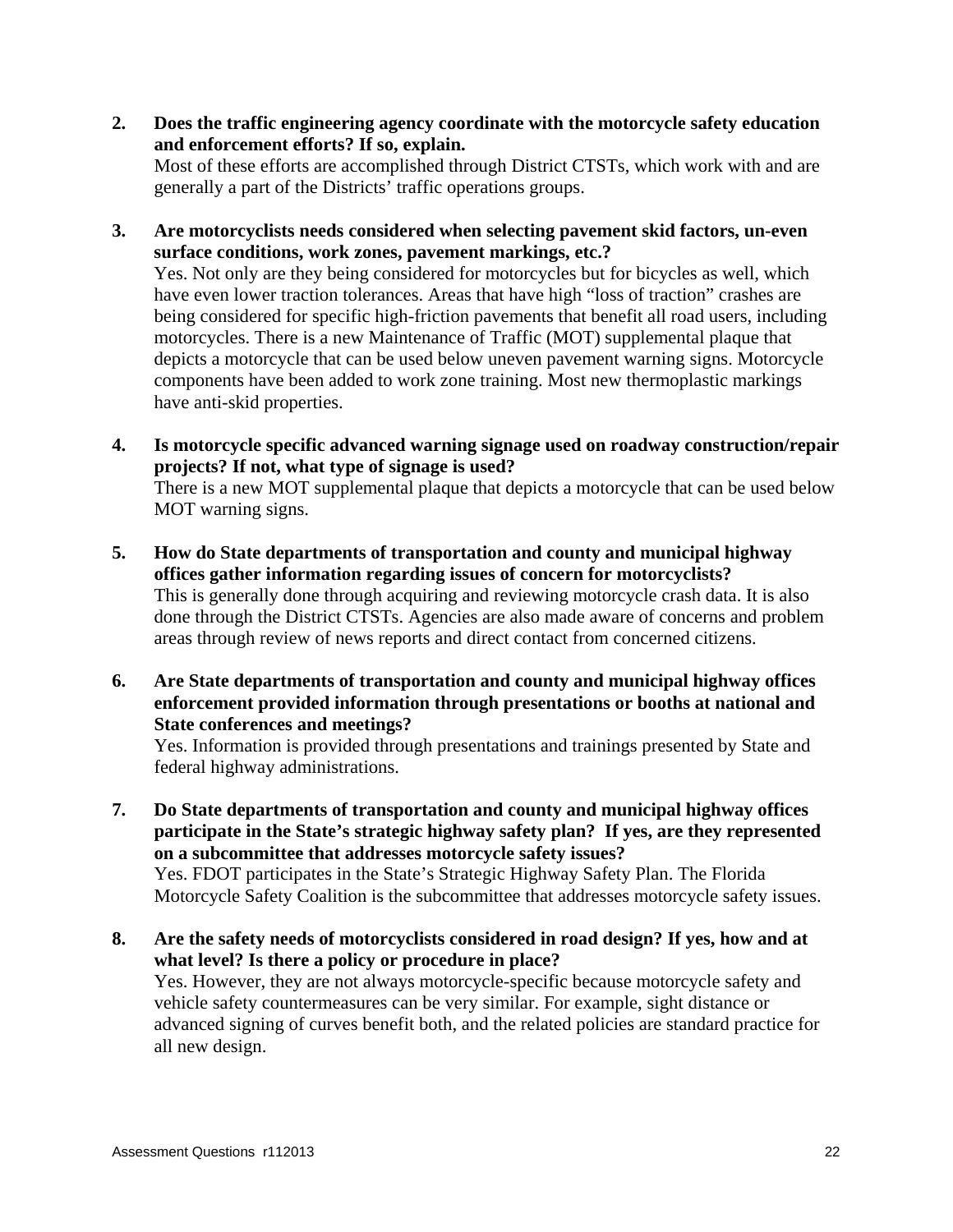**9. How are the safety needs of motorcyclists considered in construction/repair? If yes, how and at what level? Is there a policy or procedure in place? Address pavement ridges, potholes slippery pavement, markings.** 

 Yes, but the degree can vary. The people performing the construction must be familiar with or have training on motorcycle issues. Otherwise, the CEI or traffic operations group may make recommendations for fixes that would be more beneficial to motorcycles over regular vehicles, such as construction debris cleanup, pavement condition, grooved pavement, etc.

**10. Are the safety needs of motorcyclists considered in maintenance? If yes, how and at what level? Is there a policy or procedure in place? Address steel plates and debris/fluid spills.** 

 FDOT projects always recommend nonslip materials. Debris cleanup is very important. Many Districts have Road Ranger programs in which Rangers are trained to remove and treat with high importance any object in the roadway that could potentially cause a crash.

- **11. Are road design and maintenance personnel educated about conditions that pose hazards to motorcycle operators at the State, county and/or local level? If yes, how?**  Motorcycle components have been added into training regarding these topics. The University of Florida has created videos regarding specific motorcycle concerns called "T2 Making Roadways Safer for Motorcycles."
- **12. Do State departments of transportation, county and/or municipal highway offices incorporate motorcycle safety as a standard component of: routine roadway inspections, hazardous location studies, and traffic control and signage reviews?**  Motorcycle crashes are reviewed along with vehicle crashes in hazardous location studies. These issues are also translated into signing and traffic control reviews, especially signing for curves, where a good percentage of motorcycle fatalities occur.
- **13. Does anyone inventory sites potentially hazardous motorcyclists and erect appropriate signage?**

 FDOT Traffic Operations initiates safety studies that look at district-wide motorcycle crash hot spots, especially locations with fatalities, and implement improvements that are targeted to reduce those kinds of crashes. A high percentage of fatal motorcycle crash reports are individually reviewed.

**14. Does anyone at the State, county or local level establish and promote communication channels for public to report hazardous sites or conditions? Are you aware if riders and rider groups inform these highway offices of hazardous sites or conditions?**  All local government maintaining agencies have channels that allow the public to directly contact them and voice their concerns. The agencies are good at referring people to the correct person, even if the citizen contacts the wrong agency. Riders or rider groups contact these agencies with the same frequency as general citizens.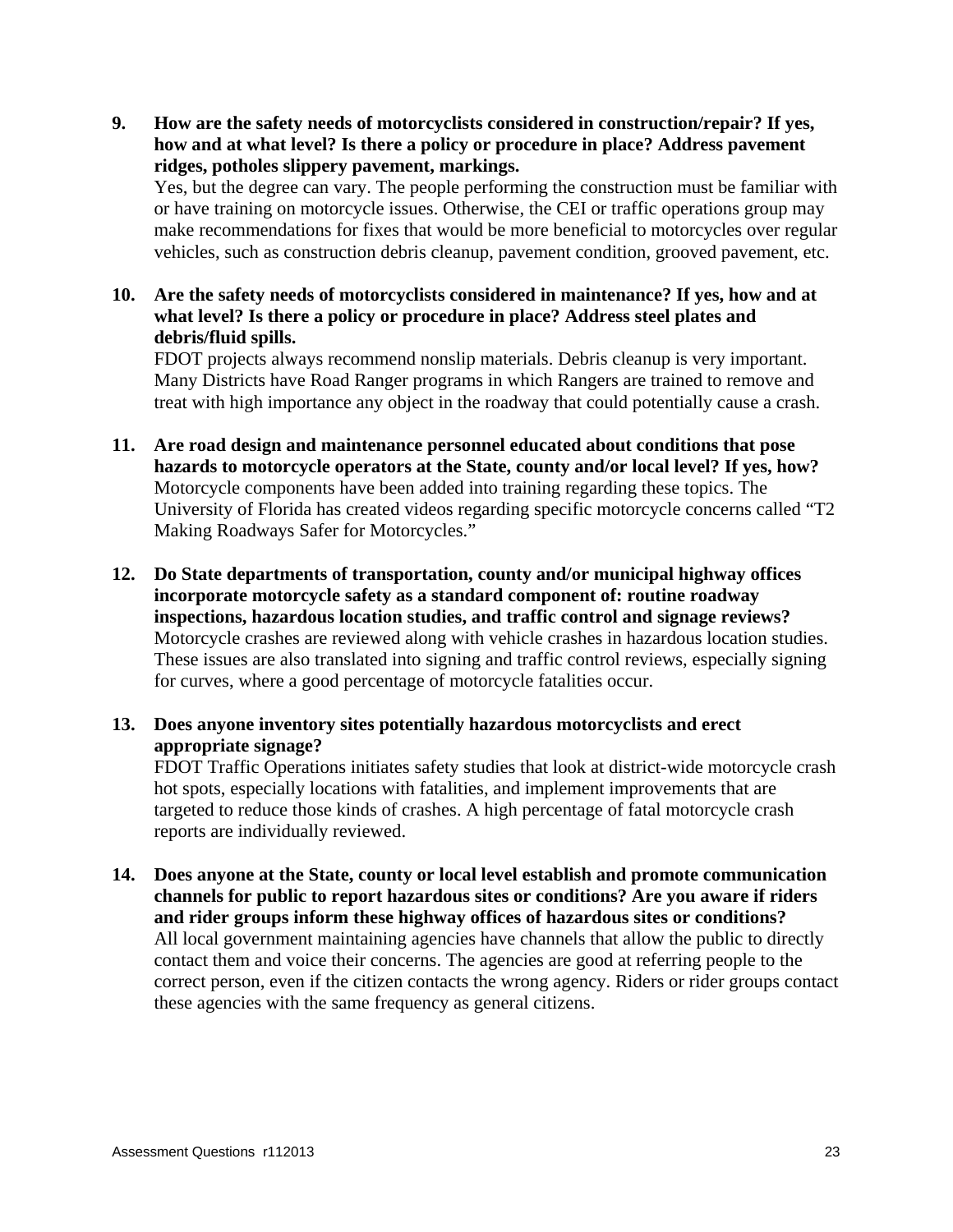## **15. Does the data collected and provided from State Traffic Accident Reports meet the needs of State, county and local traffic engineers for decision-making and resource allocation to address motorcycle safety issues?**

 Yes, the information obtained and input by law enforcement is available in its entirety to all maintaining agencies. Crash summary computer programs are in place and constantly being improved to make these data easier to obtain. The data can be sorted by geographic location or by type of vehicle (such as a motorcycle) and queried by almost any input field (or characteristic) of the crash, including injury type, time of day, if the rider was wearing helmet, etc.

## **16. How could it be improved?**

 It is always being improved to be more user-friendly so everyone who accesses it can understand it and use all of its features. More accurate reporting and understanding of crashes on the part of the law enforcement officer would help. It would also be beneficial if the officer provided more insight as to why the crash may have happened in the narrative part of the crash form, instead of just what happened.

## **17. What other data do State, county and local traffic engineers rely on to make these decisions?**

 They rely on information provided by riders, trainers, local citizens, and those who are engineers that ride motorcycles and can provide usable critique and insight. They also look at other states' policies, procedures, and past experience as to what works and what does not. University research and publications can be used to understand issues and reach better conclusions.

## **MOTORCYCLE RIDER CONSPICUITY AND MOTORIST AWARENESS PROGRAMS**

**1. Describe program activities or PI&E campaigns that address the use daytime motorcycle lights?** 

 In Florida, daytime lights are required. Having extra lights or modulating headlights to assist are promoted.

**2. Describe program activities or PI&E campaigns that address the use brightly colored clothing and reflective materials for motorcycle riders?** 

 A paid media campaign and outreach educational events are funded to promote conspicuity (advertising, promotional items and educational materials).

**3. Describe program activities or PI&E campaigns that address lane positioning of motorcycles to increase vehicle visibility.** 

This is taught in mandatory training courses and not promoted through extra efforts.

**4. Describe program activities or PI&E campaigns that address reasons why motorists do not see motorcycles.** 

 This is taught in training courses but educational material and advertise info regarding the reasons motorcyclists are not seen (paid media and outreach events) are distributed.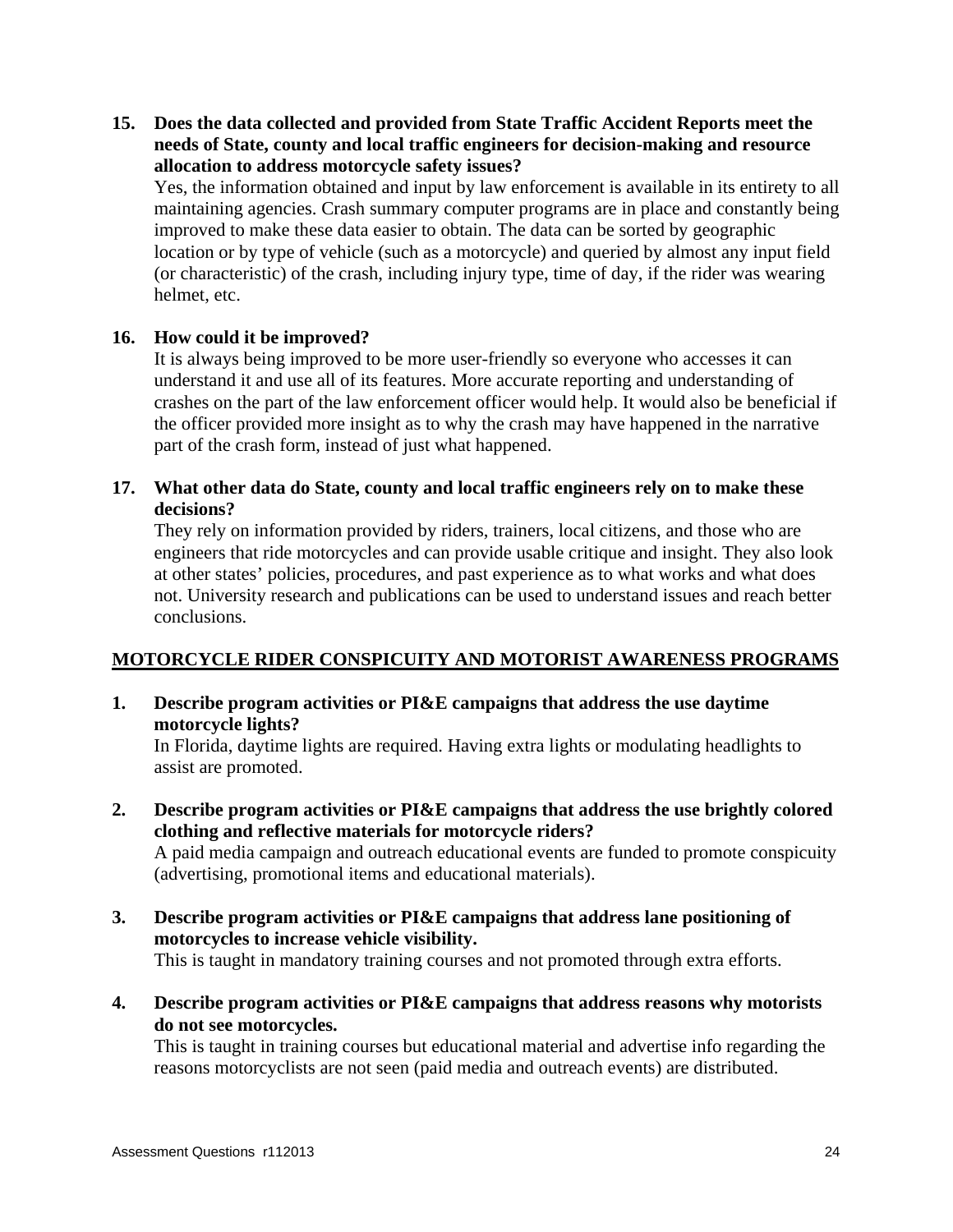- **5. Describe program activities or PI&E campaigns that address ways that other motorists can increase their awareness of motorcyclists.**  The "Look Twice" campaign teaches awareness of motorcycles in high school classes and outreach events.
- **6. Describe program activities or PI&E campaigns that address ways that motorists can effectively share the roadway with motorcyclists.**  The "Share the Road" campaign and the "Ride Smart" campaign ask both riders and drivers to take responsibility and share the road.

## **COMMUNICATION PROGRAM**

**1. Are motorcycle issues addressed in other traffic safety programs (e.g. impaired driving, aggressive driving, operator licensing, etc) within the Highway Safety Plan and program activities?** 

 Yes, DUI and aggressive driving are addressed. Motorcycles were added to reports from law enforcement agencies that receive DUI and speed/aggressive grants from FDOT.

**2. Are motorcycle safety issues incorporated in other traffic safety programs (e.g. impaired driving, share the road, buckle - up efforts)? Explain or describe how this occurs and list specific examples.** 

 Yes, see above. When subgrantees are awarded grants from FDOT for DUI or speed, they are asked to report motorcycle information as well. DUI checkpoints are held earlier when motorcyclists are known to be out. Speed aggression saturation patrols might be held in areas where motorcycle racing or speeding are common.

**3. Are community traffic safety/Safe Community programs used to promote motorcycle safety efforts? If so, how?** 

 FDOT has good relationship with CTST's in the state and one participates on the Florida Motorcycle Safety Coalition to keep them informed so that they can assist the coalition with motorcycle safety on a local level in their districts.

- **4. Is there a statewide plan to coordinate PI&E activities associated with motorcycle safety? Is so, who is responsible for the plan? How is coordination achieved?**  Yes, the Florida Motorcycle Safety Coalition was started in 2008 and developed a Motorcycle Strategic Safety Plan. These are listed in the plan.
- **5. Does the State have any advisory committees or task forces who provide input to the motorcycle safety PI&E efforts? If so, what types of people serve on these groups? How helpful have these groups been in providing input on statewide PI&E efforts?**  Florida Motorcycle Safety Coalition (see Strategic Safety Plan).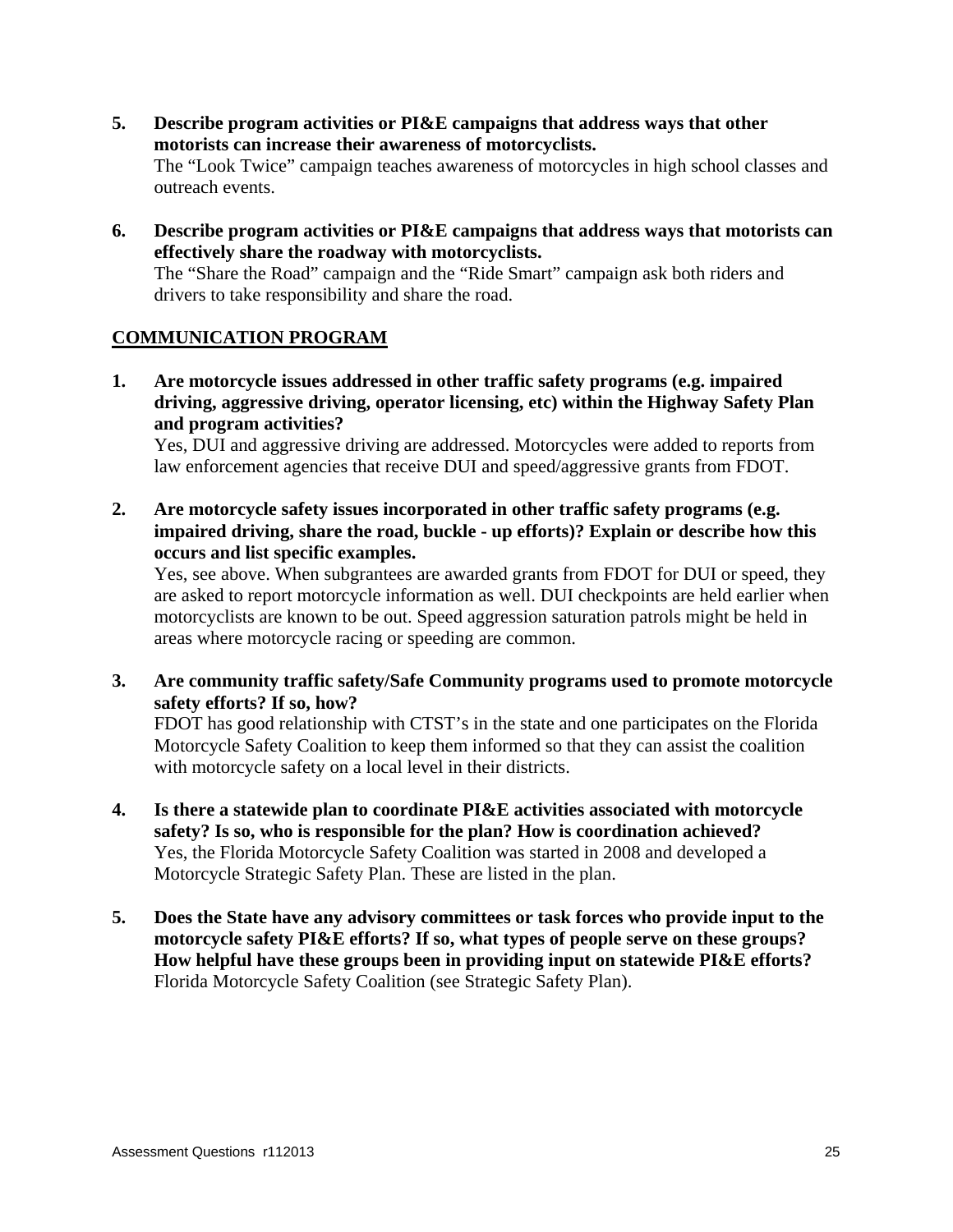- **6. Describe PI&E campaigns developed to address motorcycle safety issues. What data are used to determine the messages? Are the materials focus group tested? How are they distributed? Is an effectiveness evaluation conducted?**  The "Ride Smart Campaign" focuses on the five most common safety issues for motorcyclists identified in studies: drinking and riding, conspicuity, the use of PPEs (helmets), riding within your limits, and training. Focus group testing is planned for 2015.
- **7. Are these campaigns coordinated with other traffic safety PI&E campaigns? If so how? If not, what steps can be taken to do so?**  See response to #1.
- **8. How are PI&E materials developed? To what extend are other motorcycle safety materials adapted to meet State's need?**  Some are from NHTSA or other states, and some are developed with the help of motorcycle surveys and outreach events (talking to motorcyclists and knowing what they do and do not like).
- **9. Is the motorcycle safety program promoting motorcycle awareness and other issues through Safe Community and other local programs found within the State? If so how?**  Yes, through CTSTs.
- **10. Does the motorcycle program work with the Network of Employers for Traffic Safety (NETS) and/or Safe Community programs to promote motorcycle issues such as helmet use, licensing, and reducing impaired riding?**  Yes, through local law enforcement, CTSTs, and safety councils.
- **11. How are motorcycle dealers and other motorcycling groups involved in promoting motorcycle safety within the State?**

 Harley Owners Group (HOG), American Bikers Aiming Towards Education (ABATE), and Gold Wing members are part of the Florida Motorcycle Safety Coalition. Many groups promote training and responsible riding to their members (but all do not agree on helmet use). Dealerships promote PPE for motorcyclists and are embracing conspicuity and carrying more brightly-colored clothing and extra lights.

- **12. Beyond motorcycle dealers, what other businesses and organizations participate in promoting motorcycle safety? Describe their participation?**  Organizations, gear shops, safety councils, LELs, insurance agencies, AAA, and others participate in promoting motorcycle safety.
- **13. Does the State work with media organization on motorcycle safety activities throughout the year? What kind of activities are emphasized? How are they reported in the media? How often does the media report on such activities?**  Yes, "Ride Smart," "Look Twice," and anti-speed media campaigns are held throughout the year. At large bike events, press releases are distributed and press conferences are held, primarily during Bike Week, Motorcycle Safety Month, and Biketoberfest. Radio ads are used for "Look Twice" campaigns.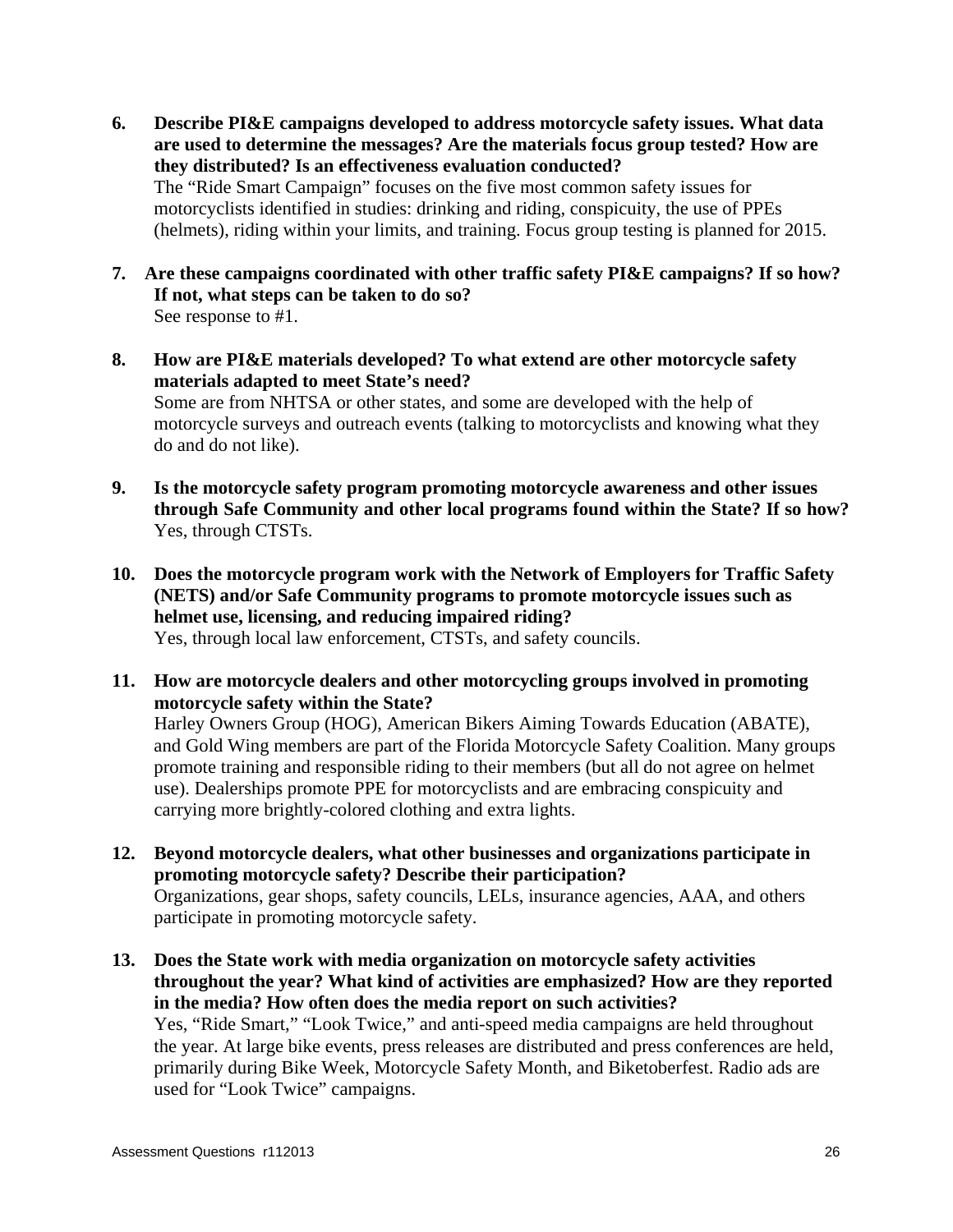- **14. What steps are taken to promote riding alcohol and drug free during special motorcycling events conducted throughout the year?**  Press releases and conferences stress zero tolerance for drinking and riding, and a strong law enforcement presence is shown.
- **15. What safe ride and other alternative transportation program are active within the State in order to reduce impaired riding? Are such programs used by motorcyclists? What data exist to show program use?**

There are programs offering rides, but most riders will not leave their bikes behind.

## **PROGRAM EVALUATION AND DATA**

- **1. Who monitors how program resources (including rider education resources) are used? How often do reviews occur?**  FDOT Safety Office
- **2. What agency is responsible for collecting motorcycle safety data? Is there a central location for collecting data on motorcycle safety?**  Crash data – Florida DHSMV and FDOT; Florida motorcyclist opinion survey – FDOT/CUTR; observational survey of motorcyclists – FDOT/CUTR
- **3. What type of motorcycle crash and/or injury/fatality data is collected? What other types of motorcycle data are collected (e.g. operator licensing, rider training, instructor databases, motorcycle registration, helmet usage, alcohol involvement, other)?**

 See the attached Florida Police Crash Report. See response in Motorcycle Rider Education and Training #5 and #6. See response in Motorcycle Personal Protective Equipment #4.

- **4. Is this a number crunching activity or does the effort involve a detailed look at crashes to determine valid causation factors?**  Comprehensive motorcycle crash data analysis, including the review of actual police crash reports, is performed.
- **5. Are these data analyzed? If so, how and how often (crash, fatal, licensing, rider training, other)? Who is responsible for motorcycle safety data analysis?**  All data are being collected and evaluated annually by CUTR.
- **6. Are data that are collected accurate, timely, readily accessible and able to be linked?**  Yes, they are collected and processed in a timely manner.
- **7. Are the data easily accessible by those making decisions about motorcycle safety programming efforts?**

Yes, most data are available through online access.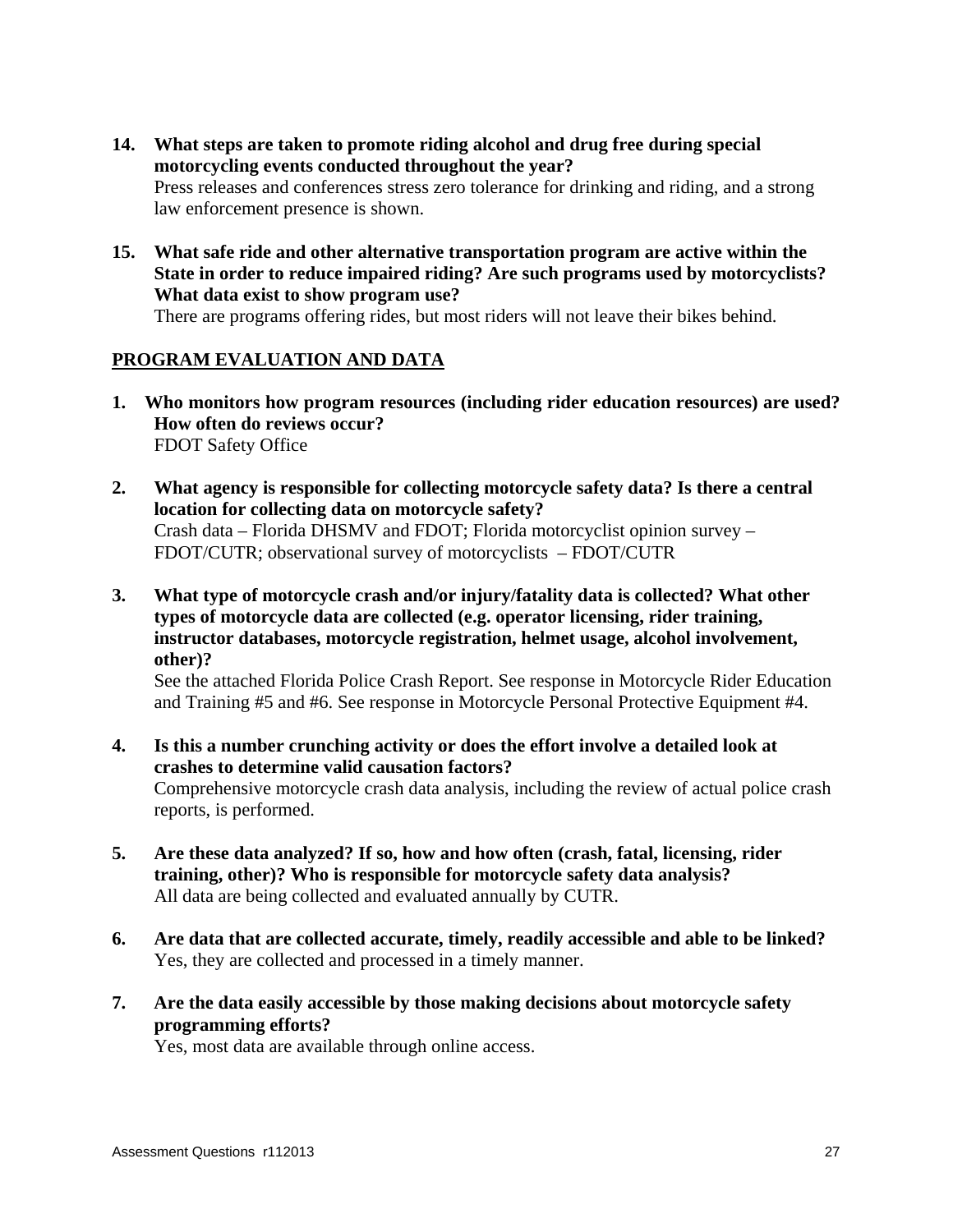- **8. Are these data shared within different state agencies?**  Yes, most agencies have direct access to the data.
- **9. How and when are motorcycle data published?**  DHSMV is responsible for reporting Florida traffic crash facts.
- **10. What method is used to report or collect data?**  Crash data – collected in police crash reports; helmet use – observational survey; motorcyclist opinions – annual Florida motorcyclist survey.
- **11. Can motorcycle crash and injury data be linked to rider training data? If so, how and how often is it analyzed and reported?**  Yes, it is feasible for riders who are endorsed after July 2008.
- **12. Have motorcycle safety problem areas been formally identified in the State's Highway Safety Plan or other planning or program implementation documents?**  Yes
- **13. Who develops the State's Performance Goals for motorcycle safety as identified in the highway safety plan? If components of the motorcycle program are not located in the Highway Safety Office, do these other program administrators have input into the development of performance goals? How is this accomplished?**  The departments of Education, Health, Highway Safety and Motor Vehicles, Transportation and the Florida Highway Patrol have partnered with agencies of the Federal Government and dozens of traffic safety organizations and private sector businesses to develop Florida's 2012 Strategic Highway Safety Plan(SHSP). The 2012 SHSP includes motorcycle safety as an emphasis area under Vulnerable Road Users.
- **14. Are evaluation data regularly collected? How are evaluation data collected?**  Yes, collection is done annually through crash data analysis, an observational survey, and a motorcyclist survey.
- **15. Are the data that are collected accurate, timely, readily accessible and able to be linked?**

Yes, they are collected and processed in a timely manner.

- **17. Are program goals and objectives established and monitored?**  Yes.
- **18. How are policies, procedures, and protocols evaluated?**  Through mandatory monitoring by the FDOT Safety Office.